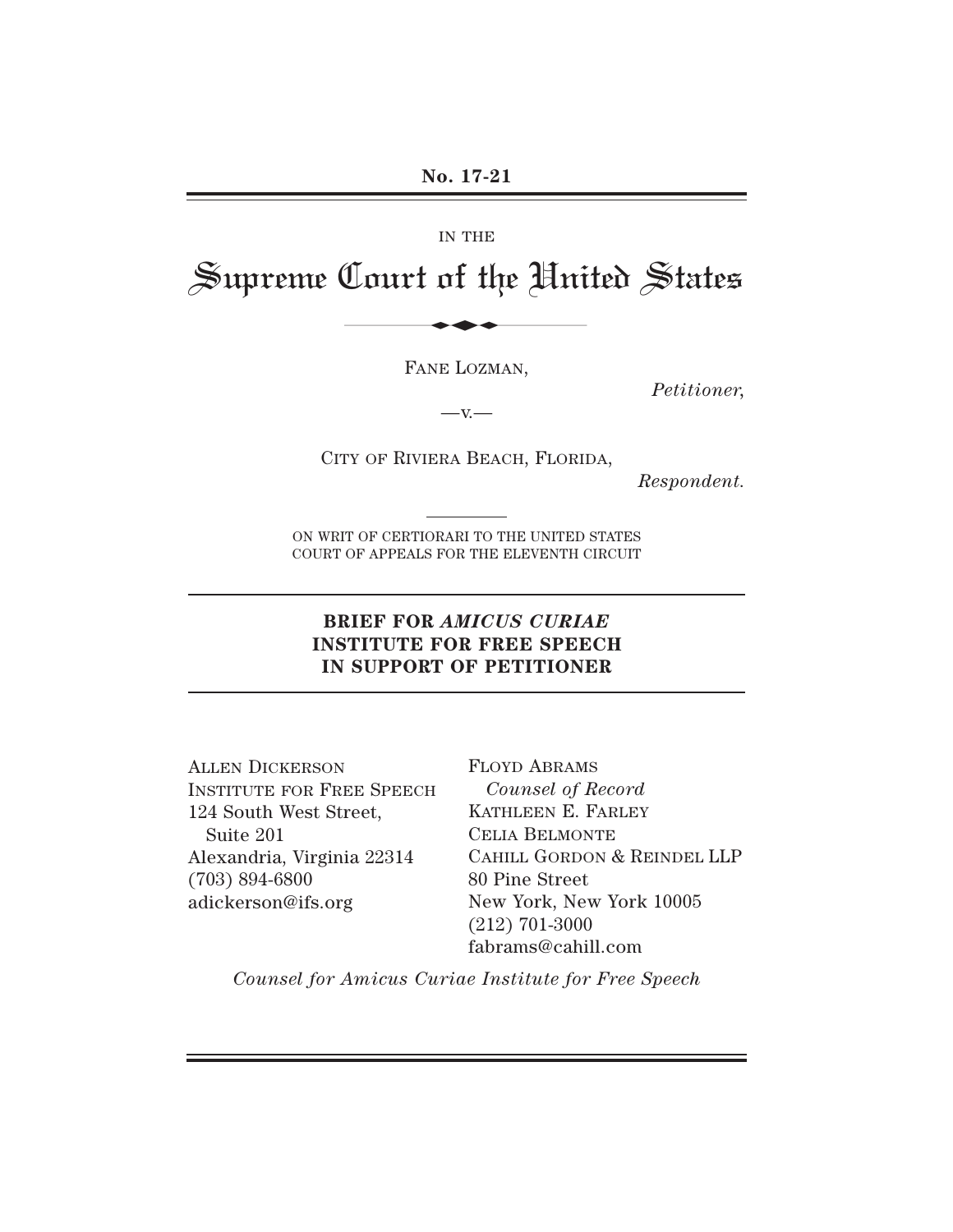# **TABLE OF CONTENTS**

| ٧ |  |
|---|--|
|   |  |

|                | INTEREST OF AMICUS CURIAE                                                                                                                                                              | $\mathbf{1}$   |
|----------------|----------------------------------------------------------------------------------------------------------------------------------------------------------------------------------------|----------------|
|                | <b>INTRODUCTION: MT. HEALTHY AND</b>                                                                                                                                                   | $\overline{2}$ |
|                |                                                                                                                                                                                        | 5              |
| $\mathbf{I}$ . | SIGNIFICANT DEPRIVATIONS<br>OF FIRST AMENDMENT RIGHTS<br>WILL OCCUR IF THE EXISTENCE<br>OF PROBABLE CAUSE FOR<br>AN ARREST BARS, UNDER<br>ALL CIRCUMSTANCES, ALL<br>RETALIATORY ARREST |                |
|                |                                                                                                                                                                                        | 5              |
| А.             | Ford v. City of Yakima,<br>706 F.3d 1188 (9th Cir. 2013)                                                                                                                               | 7              |
| В.             | Gullick v. Ott,<br>517 F. Supp. 2d 1063                                                                                                                                                | 10             |
| $C_{\cdot}$    | Marlin v. City of New York,<br>2016 WL 4939371<br>$(S.D.N.Y. Sept. 7, 2016)$                                                                                                           | 12             |
|                | D. Cranford v. Kluttz,<br>2017 WL 4358761<br>(M.D.N.C. Sept. 30, 2017)                                                                                                                 | 14             |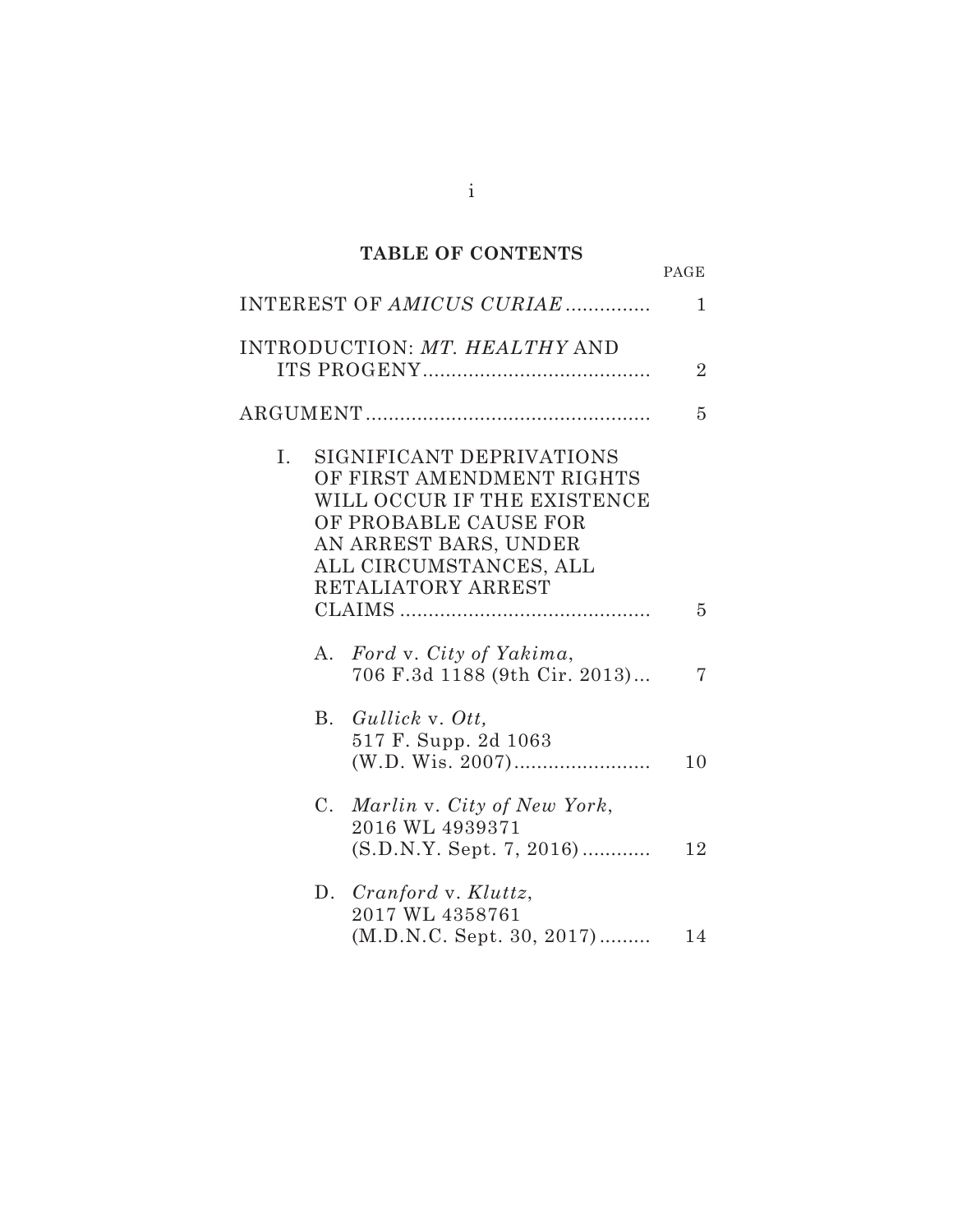PAGE

| II. ABSENT THE SPECIFIC<br>CIRCUMSTANCES TRIGGERING<br>THE HARTMAN EXCEPTION,<br>MT. HEALTHY SHOULD BE<br><b>APPLIED TO PERMIT</b><br>VINDICATION OF CRITICAL<br><b>FIRST AMENDMENT</b>                 | 17 |
|---------------------------------------------------------------------------------------------------------------------------------------------------------------------------------------------------------|----|
| А.<br>Retaliatory Arrest Cases Do Not<br><b>Present Special Circumstances</b><br>Requiring Absence of Probable<br>Cause as a Proxy Inquiry                                                              | 17 |
| The Mt. Healthy Framework<br>В.<br>Allows Courts to Determine<br>Whether State Action Was Taken<br>to Punish Protected Speech<br>Because of Its Communicative                                           | 19 |
| Focusing Only on the Existence<br>C.<br>of Probable Cause Does Not Allow<br>Courts to Consider Whether a<br>State Action Was Taken to Punish<br>Protected Speech Because of Its<br>Communicative Impact | 21 |
|                                                                                                                                                                                                         | 25 |

ii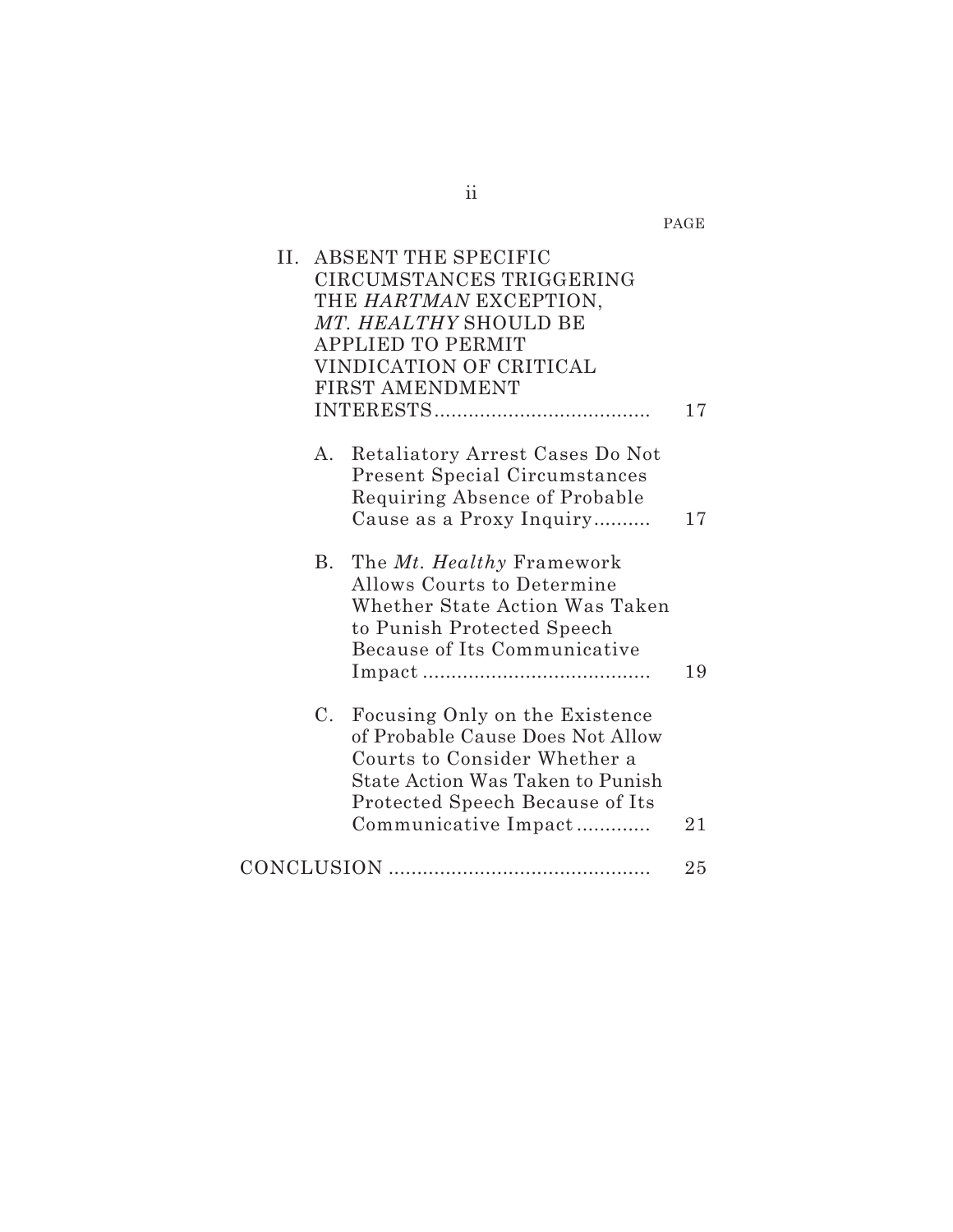# **TABLE OF AUTHORITIES**

 $\overline{\text{Cases}}$ :

| City of Houston v. Hill,                                                                 | 20 |
|------------------------------------------------------------------------------------------|----|
| $Cranford$ v. $Kluttz$ ,<br>2017 WL 4358761<br>(M.D.N.C. Sept. 30, 2017)14, 15, 17, 24   |    |
| Devenpeck v. Alford,                                                                     | 21 |
| Fabrikant v. French,<br>691 F.3d 193 (2d Cir. 2012)                                      | 13 |
| Ford v. City of Yakima,<br>706 F.3d 1188                                                 |    |
| Gullick v. Ott,<br>517 F. Supp. 2d 1063<br>(W.D. Wis. 2007) 10, 11, 12, 20, 21           |    |
| Hartman v. Moore,<br>547 U.S. 250 (2006)3, 4, 17, 23                                     |    |
| Hill v. Colorado,                                                                        |    |
| Marlin v. City of New York,<br>2016 WL 4939371<br>(S.D.N.Y. Sept. 7, 2016)12, 13, 21, 22 |    |
| McCullen v. Coakley,                                                                     |    |
| Mt. Healthy City School District<br>Board of Education v. Doyle,                         |    |

iii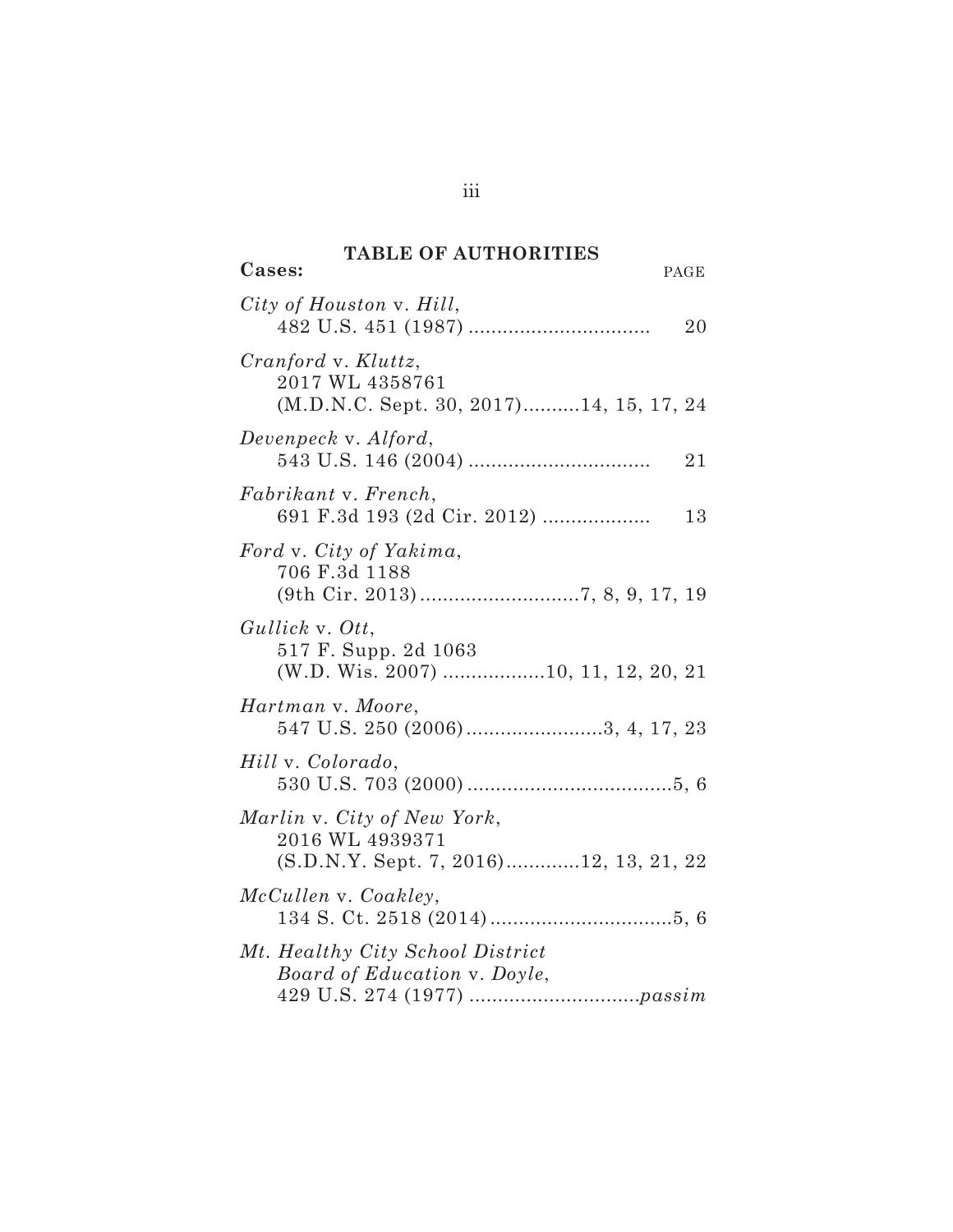| NAACP v. Claiborne Hardware Co., | 22 |
|----------------------------------|----|
| United States v. O'Brien,        | 22 |

# **Periodicals:**

| Linda Zhang, Retaliatory Arrests and the |     |
|------------------------------------------|-----|
| First Amendment: The Chilling Effects    |     |
| of Hartman v. Moore on Freedom of        |     |
| Speech in the Age of Civilian Vigilance, |     |
| 64 UCLA L. REV. 1328 (2017).             | 23. |

# **Statutes and Regulations:**

| N.C. Gen. Stat. § 14-288.4(a)(2) 15, 16 |    |
|-----------------------------------------|----|
|                                         | 13 |

PAGE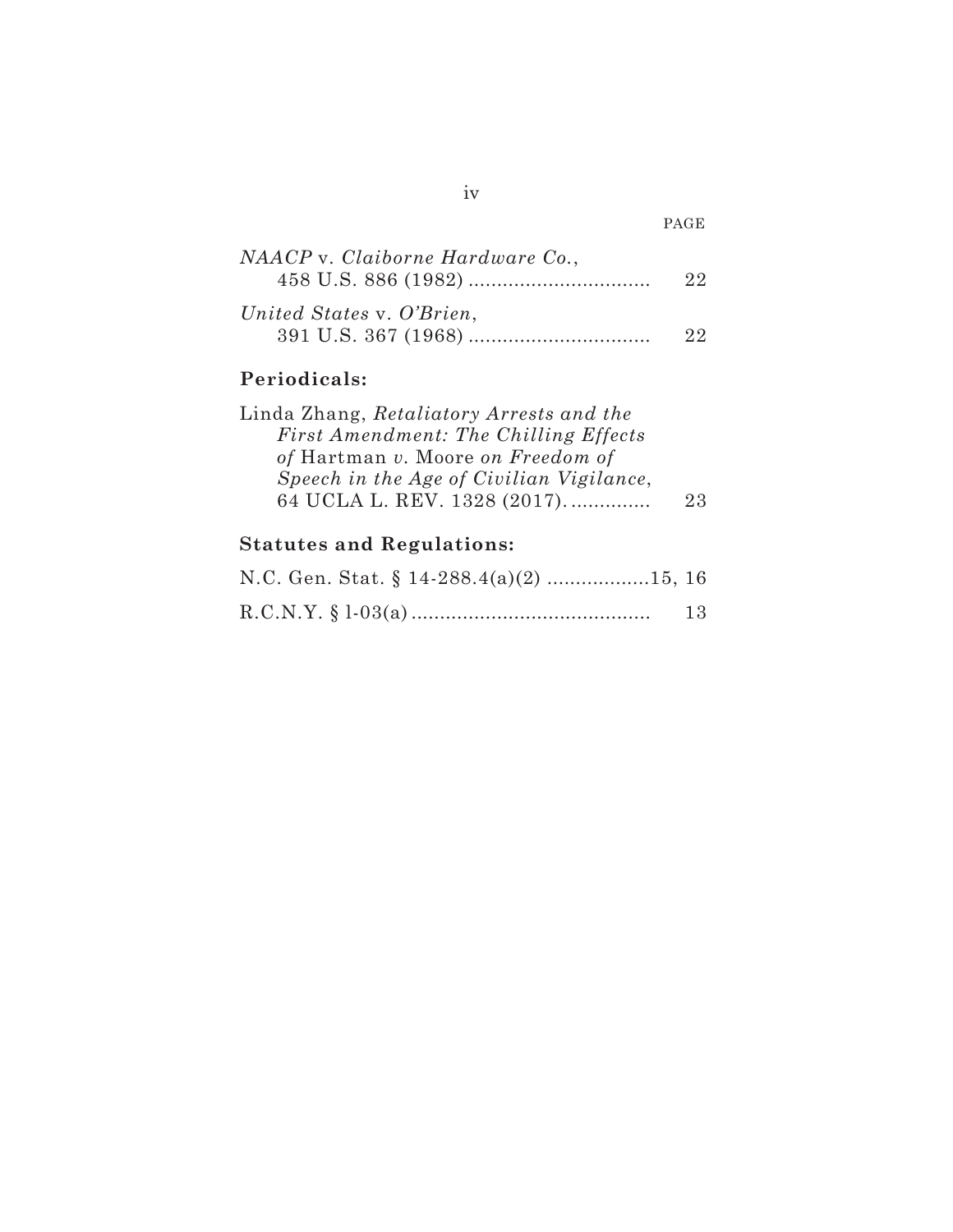## **BRIEF OF INSTITUTE FOR FREE SPEECH AS** *AMICUS CURIAE* **IN SUPPORT OF PETITIONER**

#### **INTEREST OF** *AMICUS CURIAE***<sup>1</sup>**

The Institute for Free Speech, previously known as the Center for Competitive Politics, is a nonpartisan, nonprofit organization that exists to protect and defend the First Amendment rights of speech, press, assembly, and petition. As part of that mission, the Institute represents individuals and civil society organizations *pro bono* in cases raising First Amendment objections to protected speech. The Institute has an interest in this case because arrests made in retaliation for the exercise of First Amendment rights are a particularly chilling form of governmental response to constitutionally protected but officially disfavored speech. It would imperil First Amendment interests of the most significant nature if such governmental misconduct, however egregious and whatever the circumstances, were immunized from judicial scrutiny whenever probable cause of a violation of law may be said to have existed.

<sup>1</sup> Pursuant to Sup. Ct. Rule 37.6, *amicus* affirms that no counsel for a party authored this brief in whole or in part and that no person other than *amicus* and its counsel made a monetary contribution to its preparation or submission. Petitioner's blanket consent to the filing of *amicus* briefs, filed with the Court on December 19, 2017, and Respondent's written consent to the filing of this brief have been filed concurrently with this brief.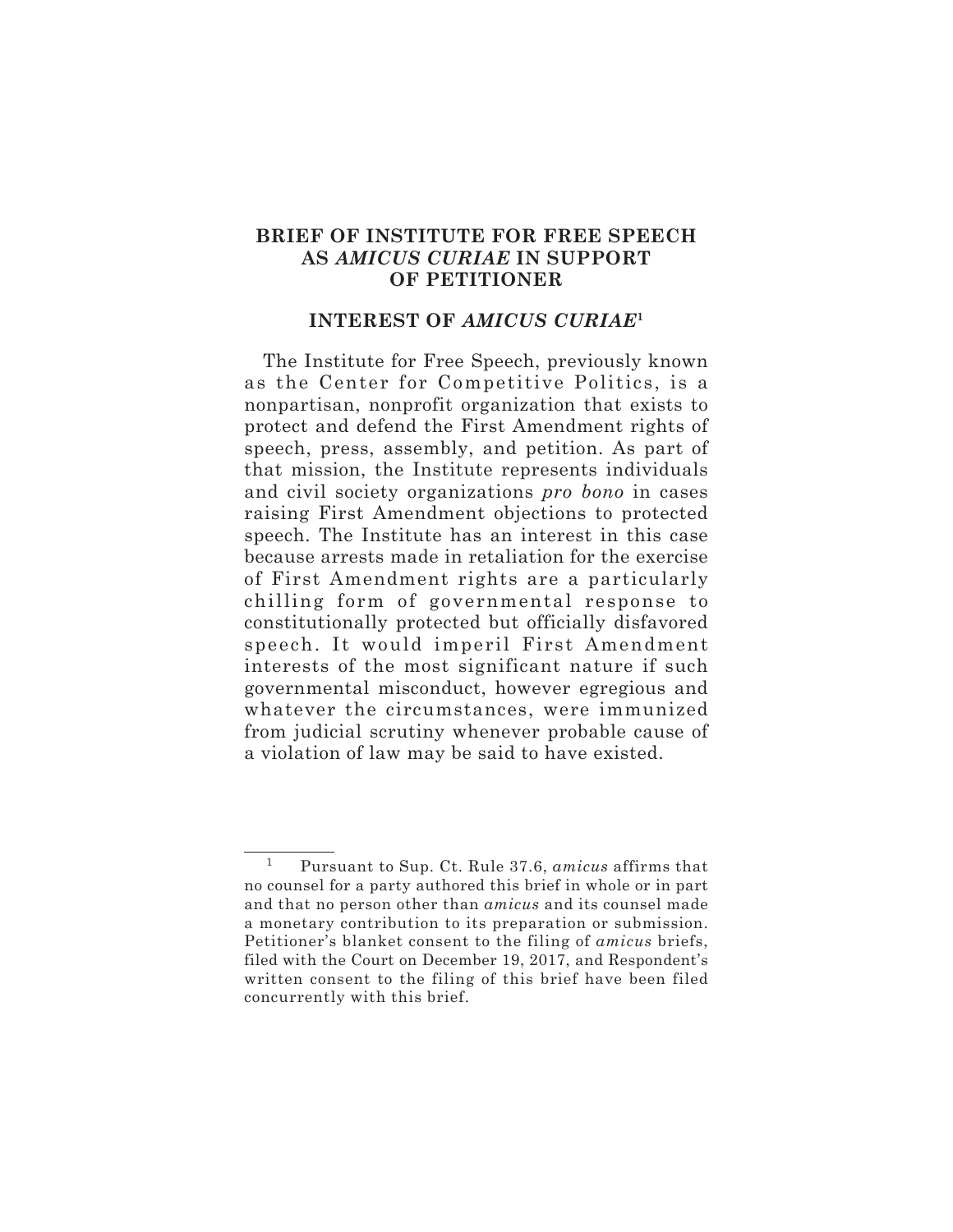To avoid that result and to vindicate First Amendment principles of the highest order, the Institute for Free Speech submits this brief in support of petitioner Fane Lozman.

## **INTRODUCTION:** *MT. HEALTHY* **AND ITS PROGENY**

The Court has long since articulated the framework within which the central issue of this case should be addressed. In *Mt. Healthy City School District Board of Education* v. *Doyle*, 429 U.S. 274 (1977), the Court determined that to state a claim for First Amendment retaliation, a plaintiff must show that: (1) her speech was constitutionally protected; (2) she suffered adverse conduct that would likely deter a person of ordinary firmness from engaging in such speech; and (3) in part, plaintiff's constitutionally protected activity motivated defendant's adverse action. *See id.* at 285-287. That decision further provides that once the plaintiff shows that her protected conduct was a motivating factor triggering the defendant's adverse conduct, the burden shifts to the defendant to show that it would have taken the same action in the absence of the protected conduct, in which case the defendant cannot be held liable. *Id.* at 287.

Application of *Mt. Healthy* neither requires nor permits lower courts to ignore the issue of probable cause. Rather, a court deciding a case governed by *Mt. Healthy* considers whether probable cause existed as a factor in its holistic assessment of the circumstances triggering the arrest. The more plausible the submission that the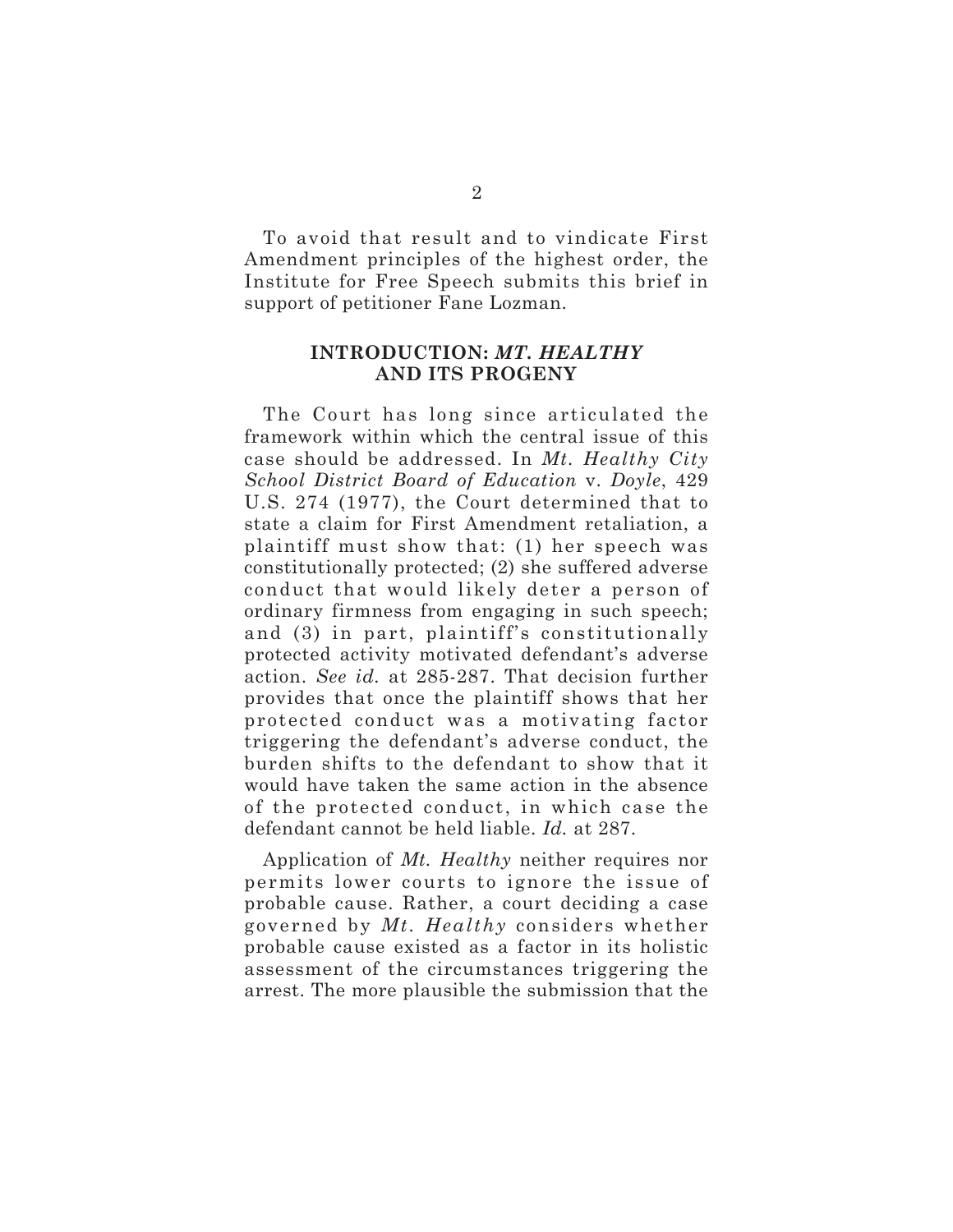cause of an arrest was official disapproval of protected speech, the more likely it is that a First Amendment retaliation claim will succeed. The less plausible, the less likely a juridical determination will follow that a First Amendment claim will carry the day.

*Mt. Healthy* focuses on the issue of motivation. What it does not do—what it rejects—is the notion that so long as there was probable cause for an arrest, it necessarily follows in all circumstances that a retaliation claim must fail. That result is all the more important in a nation awash in criminal statutes, one in which, as the brief submitted by the Institute for Justice in this case points out, an average Florida driver could easily be arrested for at least one moving violation every time she drives. Br. of *Amicus Curiae* Institute for Justice In Supp. of Pet. for Cert., 10-11.

In *Hartman* v. *Moore*, 547 U.S. 250 (2006), the Court deviated from the *Mt. Healthy* standard, adding a no-probable-cause element to retaliatory prosecution claims. In so holding, the Court emphasized that its rationale for deviating from the *Mt. Healthy* analysis was the "distinct problem of causation" naturally present in all retaliatory prosecution claims. *Id.* at 263. The causation problem identified by this Court is that a plaintiff bringing a retaliatory prosecution claim necessarily "must show that the nonprosecuting official acted in retaliation, and must also show that he induced the prosecutor to bring charges that would not have been initiated without his urging." *Id*. at 262. By its nature, such a showing is exceedingly difficult because "the longstanding presumption of regularity accorded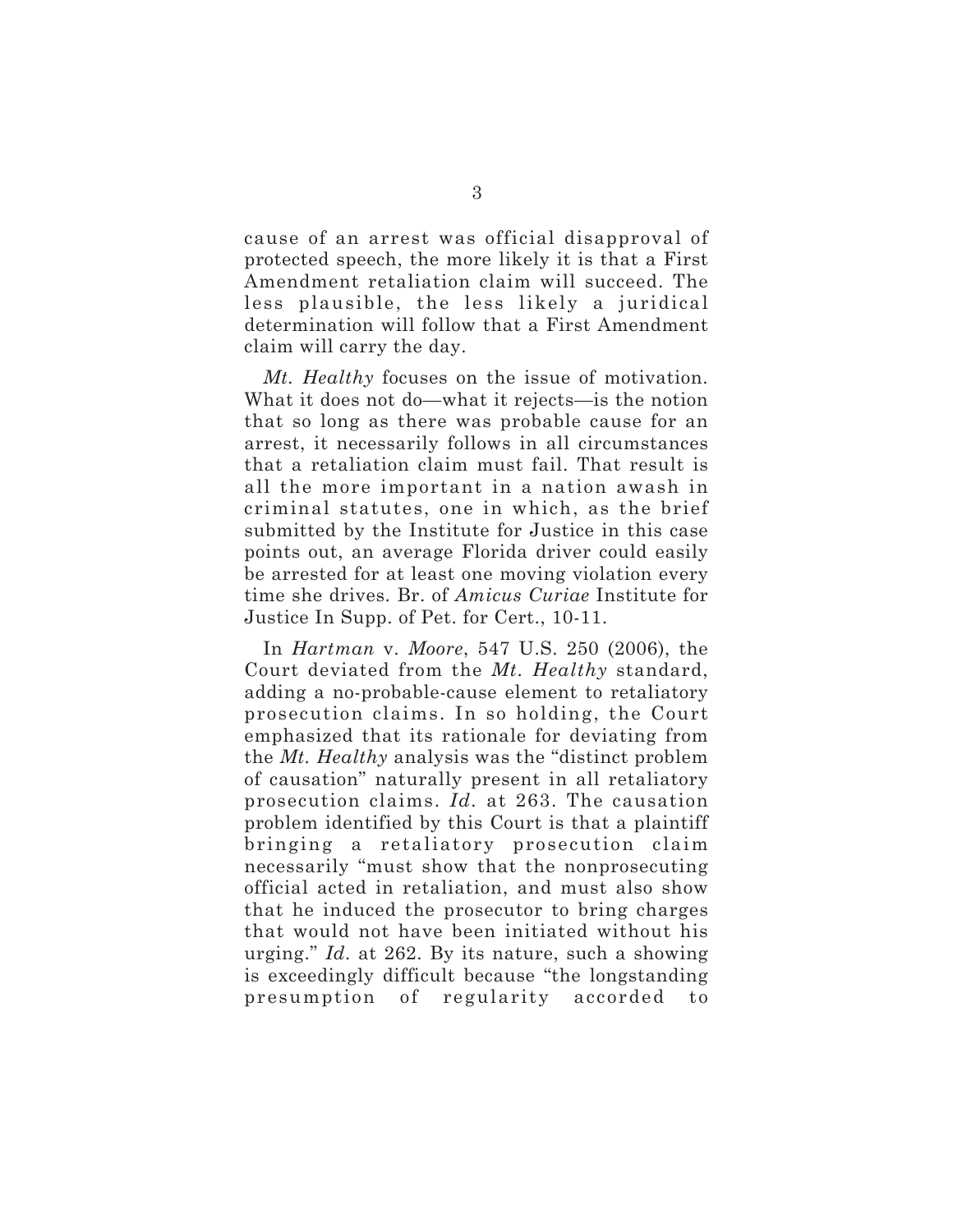prosecutorial decisionmaking," *id*. at 263, makes the prosecutor's mind a black box—the court may not inquire into the subjective motivation of the prosecutor who brought the charges. As a result, the court must proceed on the basis that so long as probable cause for the prosecution existed, the underlying motivation of the state in commencing the prosecution may not be challenged without intruding into long-protected decisionmaking areas. There is no such "legal obstacle," as the court in *Hartman* put it, to inquiries into whether police or authorities who decide whether to arrest people for any of the multitudes of potential offenses that are embodied in legislation did so with the motivation of suppressing or punishing constitutionally protected speech. *See id.*

*Mt. Healthy* remains firmly established and is routinely applied in cases involving claims of First Amendment retaliation. Application of *Mt. Healthy* does not guarantee the success of a plaintiff alleging unconstitutional retaliation; application of *Hartman* assures its failure in any situation in which probable cause is held to exist. The core legal issue in this case is whether the *Mt. Healthy* standard should be applied in retaliatory arrest cases or whether the *Hartman* exception should carry the day. We urge the former result for reasons set forth in this submission.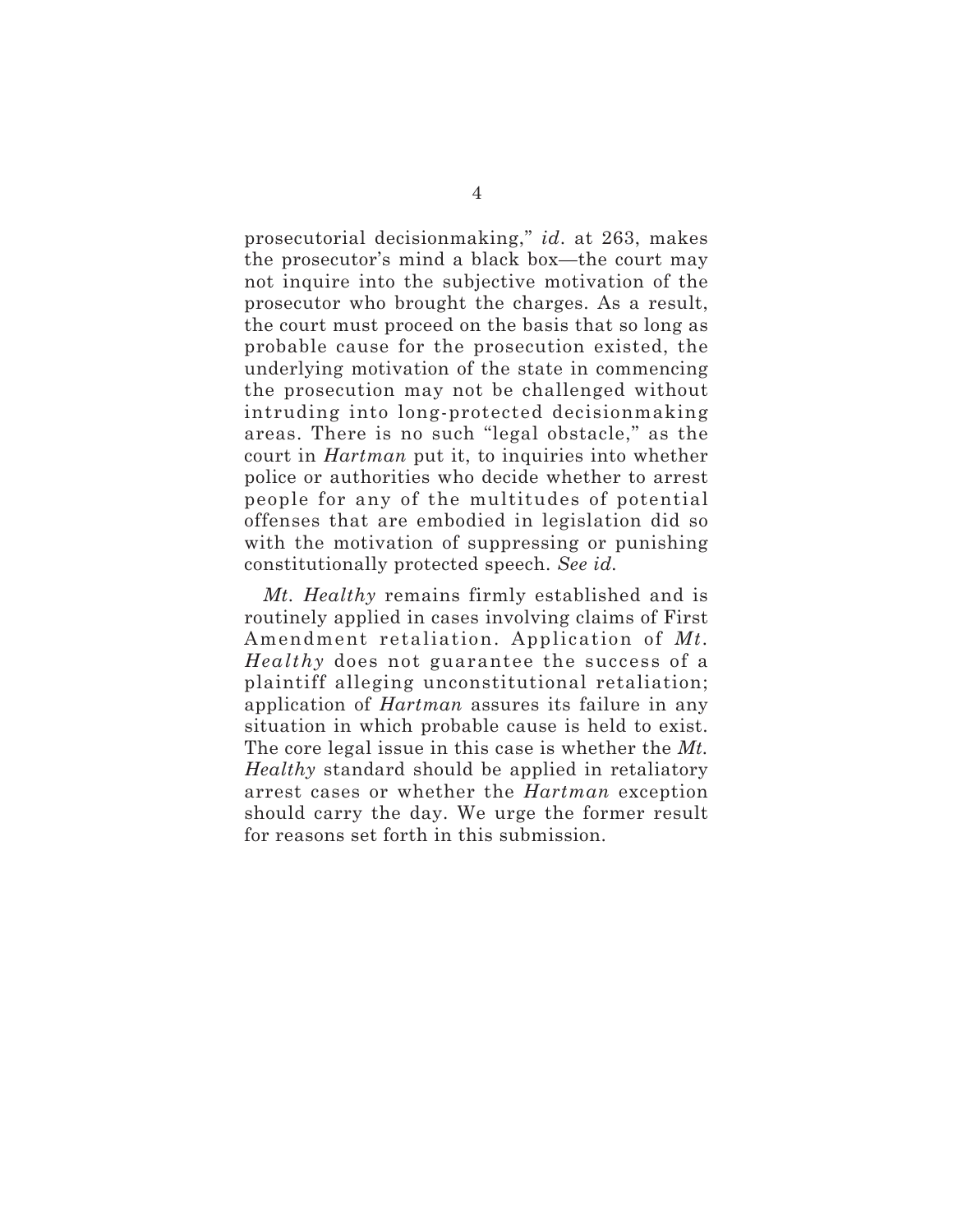#### **ARGUMENT**

## **I. SIGNIFICANT DEPRIVATIONS OF FIRST AMENDMENT RIGHTS WILL OCCUR IF THE EXISTENCE OF PROBABLE CAUSE FOR AN ARREST BARS, UNDER ALL CIRCUMSTANCES, ALL RETALIATORY ARREST CLAIMS**

The answer to the question posed above is, we submit, most easily reached by reviewing a number of cases already decided by this Court and by various lower courts. The facts set forth in those cases illustrate the magnitude of the speechdestructive impact of a rule that a First Amendment retaliation claim may not be juridically entertained when probable cause exists of the violation of law by the party asserting the claim. We set forth the facts of four recent cases one in a court of appeals and three in federal district courts—in the pages that follow. Before doing so, however, we consider the potential impact of such a rule in two cases previously heard and determined by this Court.

In both *Hill* v. *Colorado*, 530 U.S. 703 (2000) and *McCullen* v. *Coakley*, 134 S. Ct. 2518 (2014) this Court considered the constitutionality of state statutes that established buffer zones in which speech was significantly limited near abortion clinics. Both cases involved facial challenges under the First Amendment but both could, just as well, have arisen in the context of First Amendment retaliation claims. In the first case, individuals who sought to engage in "'sidewalk counseling'" for the asserted purpose of educating, counseling, persuading, or informing passersby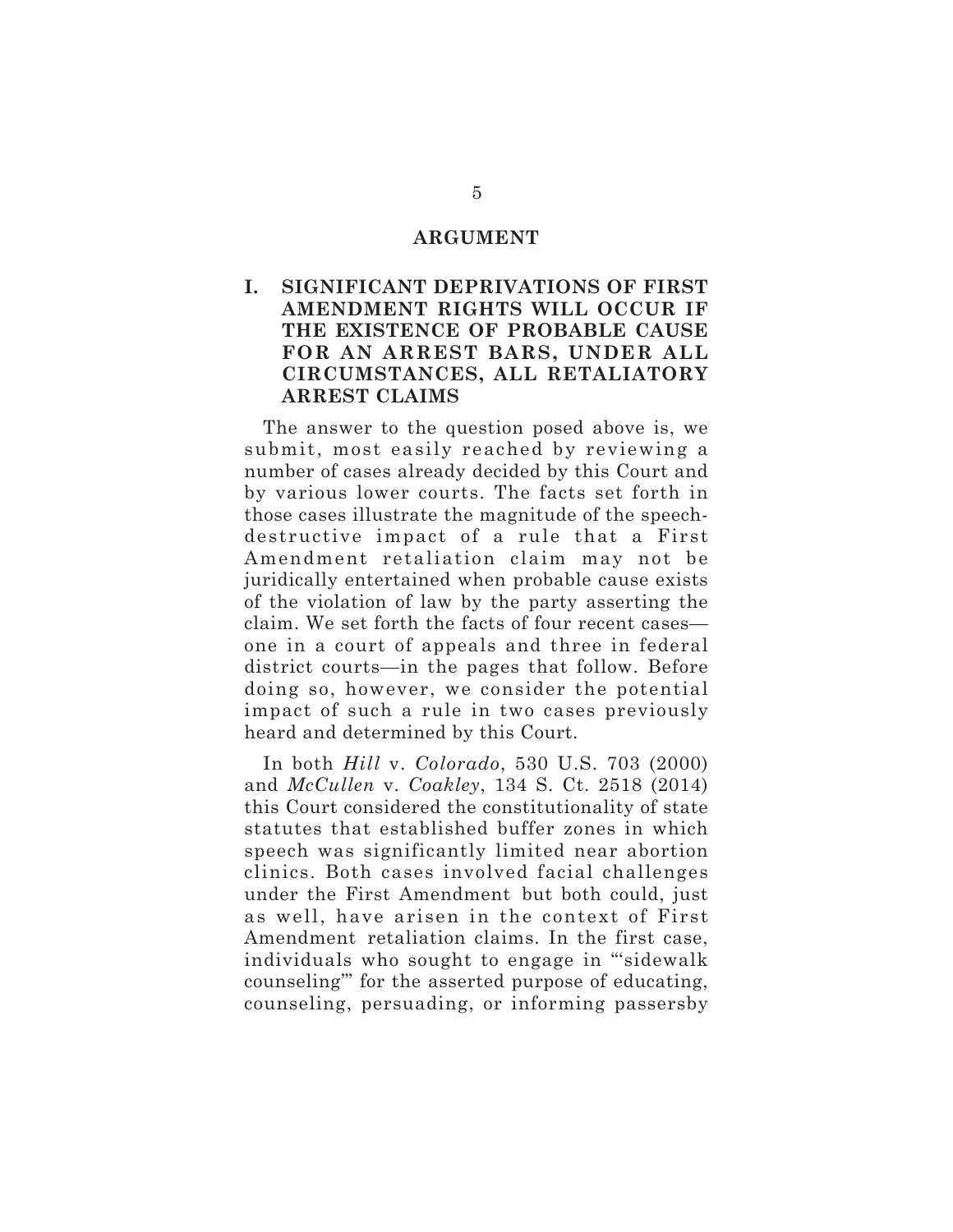"'about abortion and abortion alternatives'" challenged the constitutionality of the statute. *Hill*, 530 U.S. at 708. In the second case, individuals who sought "to engage women approaching the clinics in . . . 'sidewalk counseling,' which involves offering information about alternatives to abortion" offered similar challenges to the statute. *McCullen*, 134 S. Ct. at 2527. This Court affirmed the constitutionality of the former statute and a dozen years later held the latter statute unconstitutional.

We do not seek in this brief to relitigate the constitutionality of either statute but simply to put before the Court the question of how it would have dealt with either case if the constitutionality of both statutes had been affirmed and if pro-life speakers had been able to demonstrate that while they had spoken within the designated zones in a matter inconsistent with the governing standard thus providing a basis for a determination of probable cause of a violation—the statutes were, in practice, only being enforced as to them because of their views—thus providing a basis for determinations of retaliation against them for the exercise of their First Amendment rights. In fact, the dissenting opinions of Justices Scalia and Kennedy in *Hill* (530 U.S. at 741, 765) and the concurring opinions of Justices Scalia and Alito in *McCullen* (134 S. Ct. at 2541, 2548) urged that the statutes at issue were viewpoint-based and thus at odds with the First Amendment. Majorities on the Court in the two cases concluded that the statutes need not be so read. But had the antiabortion activists whose speech was limited by the statutes at issue been victimized by retaliatory arrests based on the content of their speech,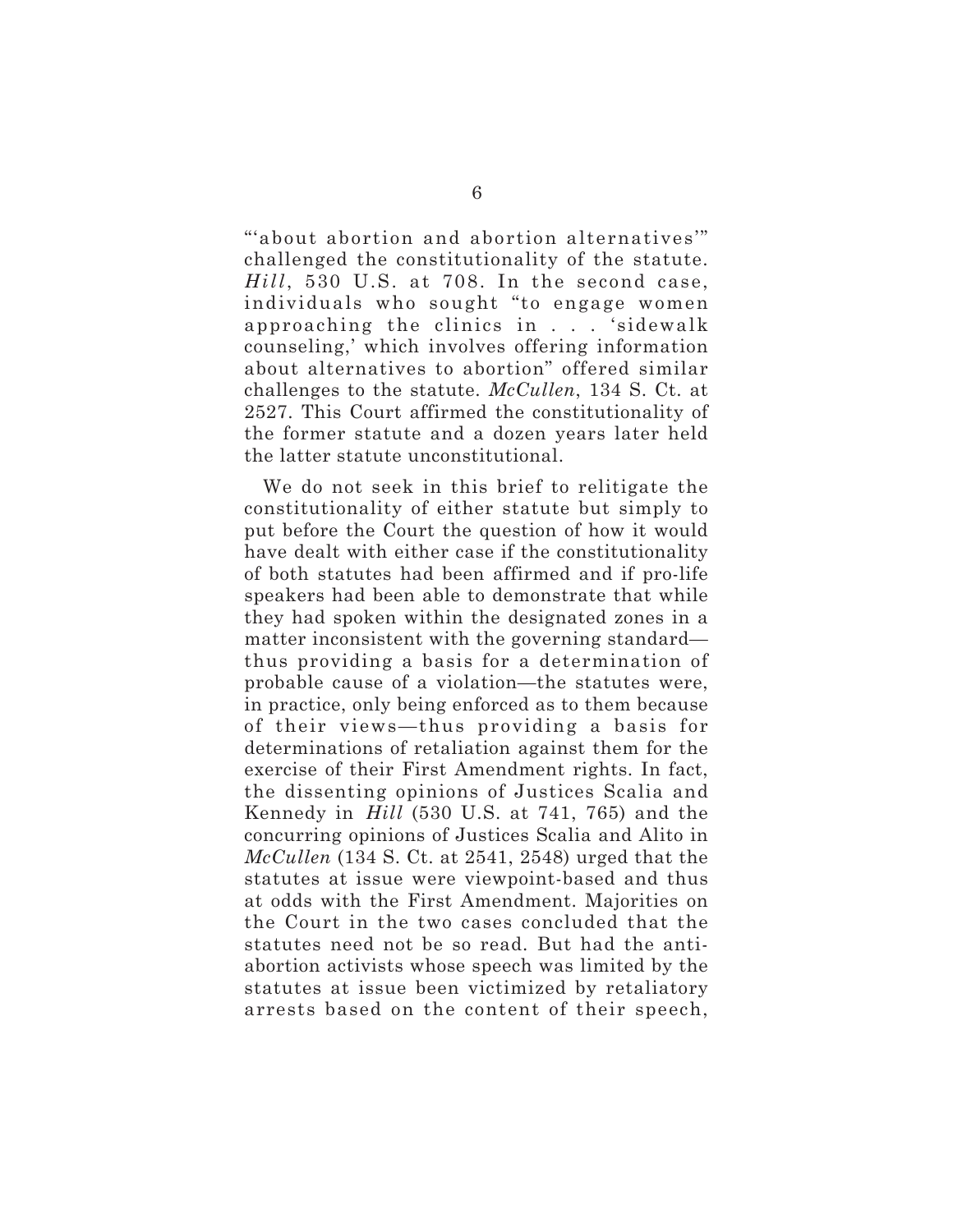adherence to the approach of the Eleventh Circuit in the *Lozman* case would have required dismissal of any First Amendment retaliation claims they might have asserted, simply because of the presence of probable cause of violations of those laws.

We do not believe such result is consistent with the First Amendment. But that is precisely what would be required if the Eleventh Circuit ruling in this case were affirmed. A review of lower court cases leads to the identical conclusion. We turn to those cases.

## **A.** *Ford* **v.** *City of Yakima***, 706 F.3d 1188 (9th Cir. 2013)**

In *Ford* v. *City of Yakima*, 706 F.3d 1188, 1190 (9th Cir. 2013), plaintiff Eddie Ford was listening to music while driving when he noticed a police car, driven by defendant Officer Ryan Urlacher, following him.2 Ford stepped out of his car at a red light and asked Officer Urlacher why he was following him so closely. *Id.* Officer Urlacher told Ford to get back into his car and "go." *Id.* Moments later, Officer Urlacher pulled Ford over. *Id.* After parking, Ford emerged from his car yelling and told Office Urlacher that he believed the stop was racially motivated. *Id.* Officer Urlacher warned Ford to stay in the car or he would go to jail. *Id.* Ford heeded Officer Urlacher's warning. *Id*.

Officer Urlacher proceeded to tell another officer, "'I think I'm going to arrest [Ford] for [a]

<sup>2</sup> The facts in the *Ford* case and others discussed in this brief are set forth in the opinions and court filings cited.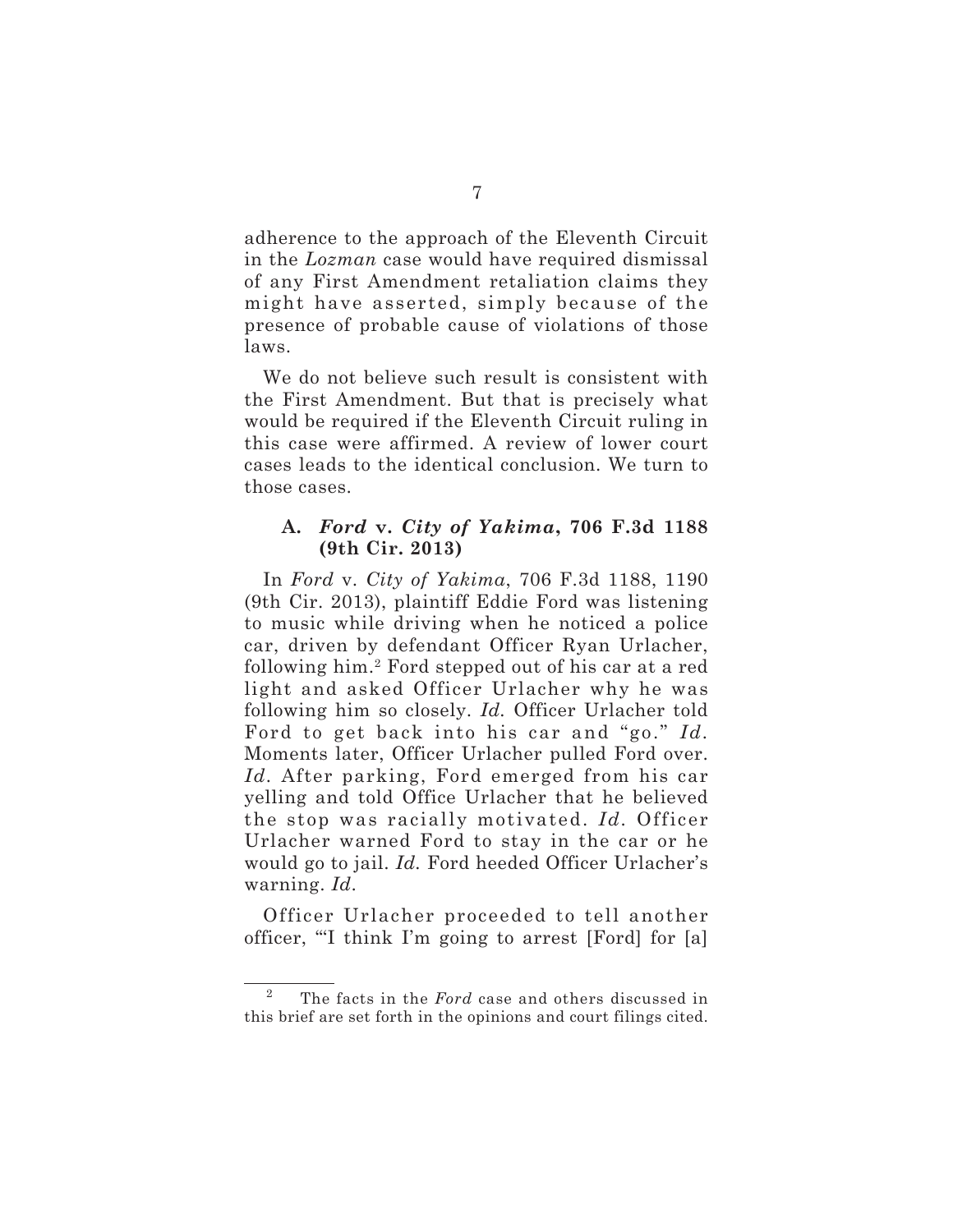city noise ordinance violation right now. He might only get a ticket if he cooperates. But with that attitude, he's going to get cuffed.'" *Id.* Officer Urlacher next handcuffed Ford and made the following statements to him: "'Stop running the mouth and listen'"; "'If you talk over me, you are going to go to jail, sir. Do not talk over me'"; "'If you cooperate, I may let you go with a ticket today. If you run your mouth, I will book you in jail for it. Yes, I will, and I will tow your car'"; "'If you cooperate and shut your mouth, I'll give you a ticket and you can go.'" *Id.* at 1190-1191. Ford stopped yelling and proceeded to answer Officer Urlacher's questions with, "'Uh-huh'" and "'You do what you want.'" *Id.* at 1191.

After Ford expressed concern about getting to work, Officer Urlacher told him:

"'Well that's not going to happen if you don't—if you keep running your mouth. Okay? If you have diarrhea of the mouth, you will go to jail. If you cooperate with us and treat us like human beings, we will treat you like a human being. Do you understand me?'" *Id*.

Officer Urlacher proceeded to tell a backup officer, "'I don't know if I'm going to book him yet. I'll see if he's going to shut up'" before telling fellow defendant Lieutenant Nolan Wentz, "'So he's under arrest for the city ordinance right now. If he shuts up, I'll let him go with a ticket.'" *Id.* Wentz then advised taking Ford to jail; Ulracher agreed.

While being driven by Officer Urlacher to the booking facility, Ford invoked his right to free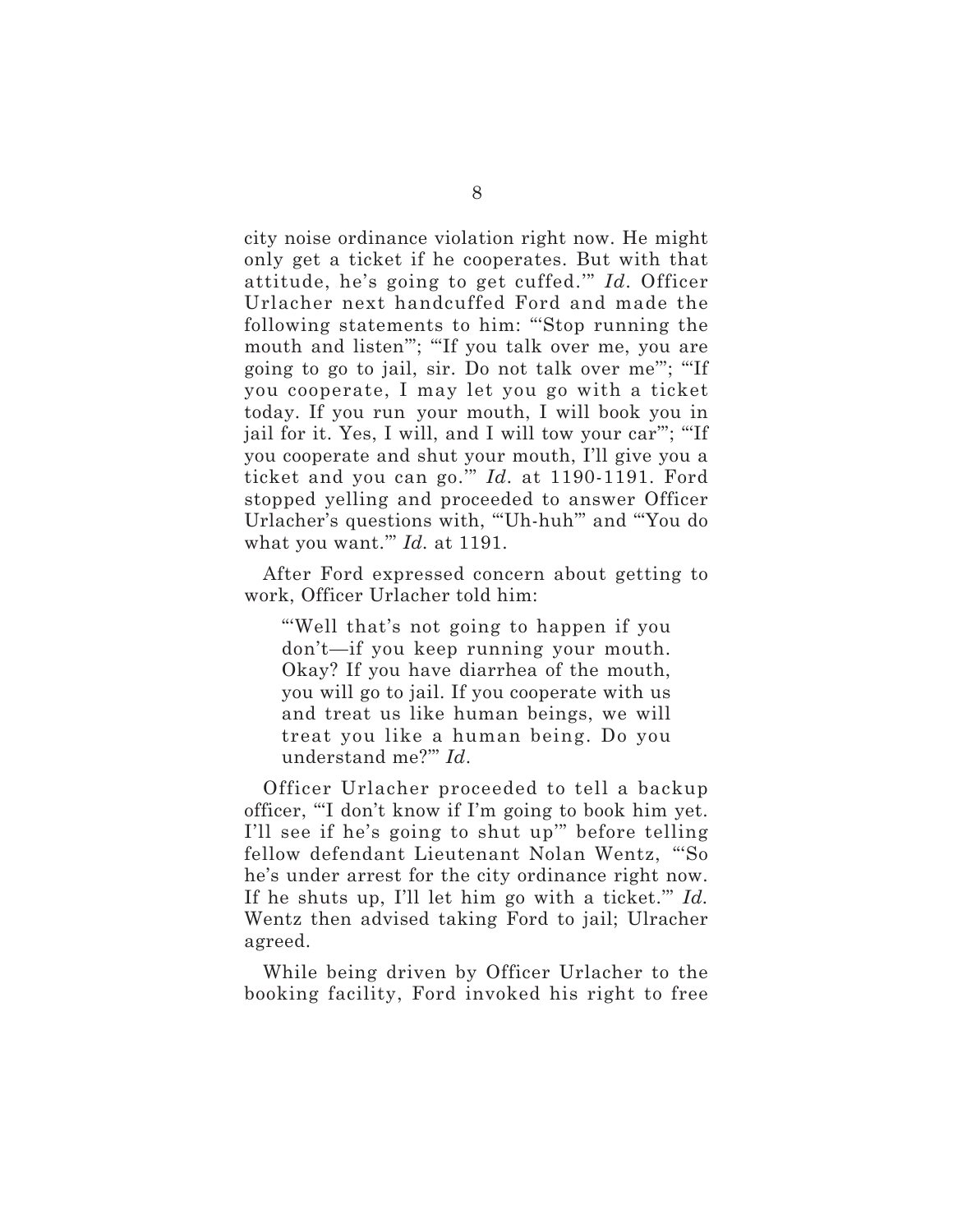speech. In response, Officer Urlacher replied, in part:

"'You're going to jail for numerous reasons. The crime you're going to jail for is the city noise ordinance. A lot of times we tend to cite and release people for that or we give warnings. However . . . you acted a fool . . . and we have discretion whether we can book or release you. *You talked yourself—your mouth and your attitude talked you into jail. Yes, it did.*'" *Id.* (emphasis in original).

Ultimately, the Ninth Circuit concluded that, because "a person of ordinary firmness would be chilled from future exercise of his First Amendment rights if he were booked and taken to jail in retaliation for his speech" that "a rational jury could find that the officers deterred or chilled the future exercise of Ford's First Amendment rights." *Id.* at 1194. The court then determined that "the facts establish[ed] that the officers' alleged conduct violated [Ford's] right to be free from police action motivated by retaliatory animus, even if probable cause existed for that action." *Id.* at 1195. After finding that the defendant officers were not entitled to qualified immunity, the court reversed the district court's granting of summary judgment and allowed Ford's claim to proceed to trial because he "put forth facts sufficient to allege a violation of his clearly established First Amendment right to be free from police action motivated by retaliatory animus, even if probable cause existed for that action." *Id.* at 1196.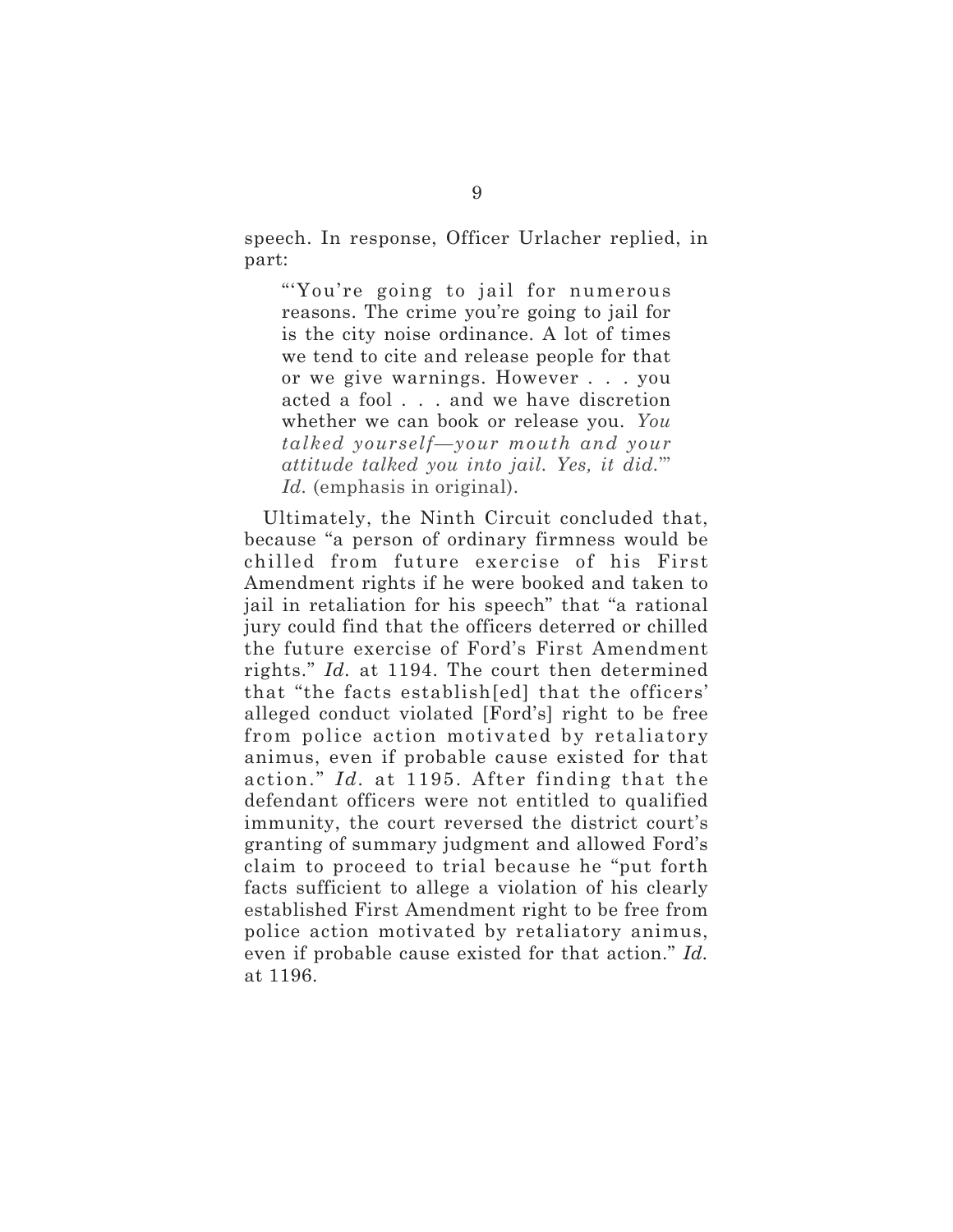#### **B.** *Gullick* **v.** *Ott***, 517 F. Supp. 2d 1063 (W.D. Wis. 2007)**

In *Gullick* v. *Ott*, 517 F. Supp. 2d 1063 (W.D. Wis. 2007), plaintiff Thomas Gullick sued defendant deputy sheriff Terry Ott in his individual capacity for issuing him a citation in retaliation for supporting a particular political candidate. Gullick was well-known as a supporter of town-sheriff candidate Richard Bradner, and was "disliked by supporters of" Bradner's opponent, Dennis Richards. *Id* at 1065. Ott, on the other hand, was an avid supporter of Richards. *Id.* In fact, Ott's support was so strong that even before the incident giving rise to this case, another officer warned Gullick to "look out for" Ott. *Id.* at 1066. In this warning, the other officer said that Ott would treat Gullick unfairly were the two to ever have a dispute, because of their opposing political views. *Id.*

The interaction giving rise to the suit started when Ott saw Gullick standing on the side of the road near a sign that read: "Richards for Sheriff." Id. Ott pulled off to the side of the road, approached Gullick, and asked him why he was near the sign. *Id.* Gullick maintained he said that he was examining the sign to see whether it had been placed illegally on a public right of way; according to Ott, Gullick responded that he went near the sign to urinate. *Id.*

Shortly thereafter, Ott told Gullick to wait in his car while he took a look around. *Id.* Ott surveyed the area, and then contacted the sheriff's dispatch center to discuss the situation. *Id.* Ott identified Gullick to the dispatcher, and then described what he had seen. *Id.* In that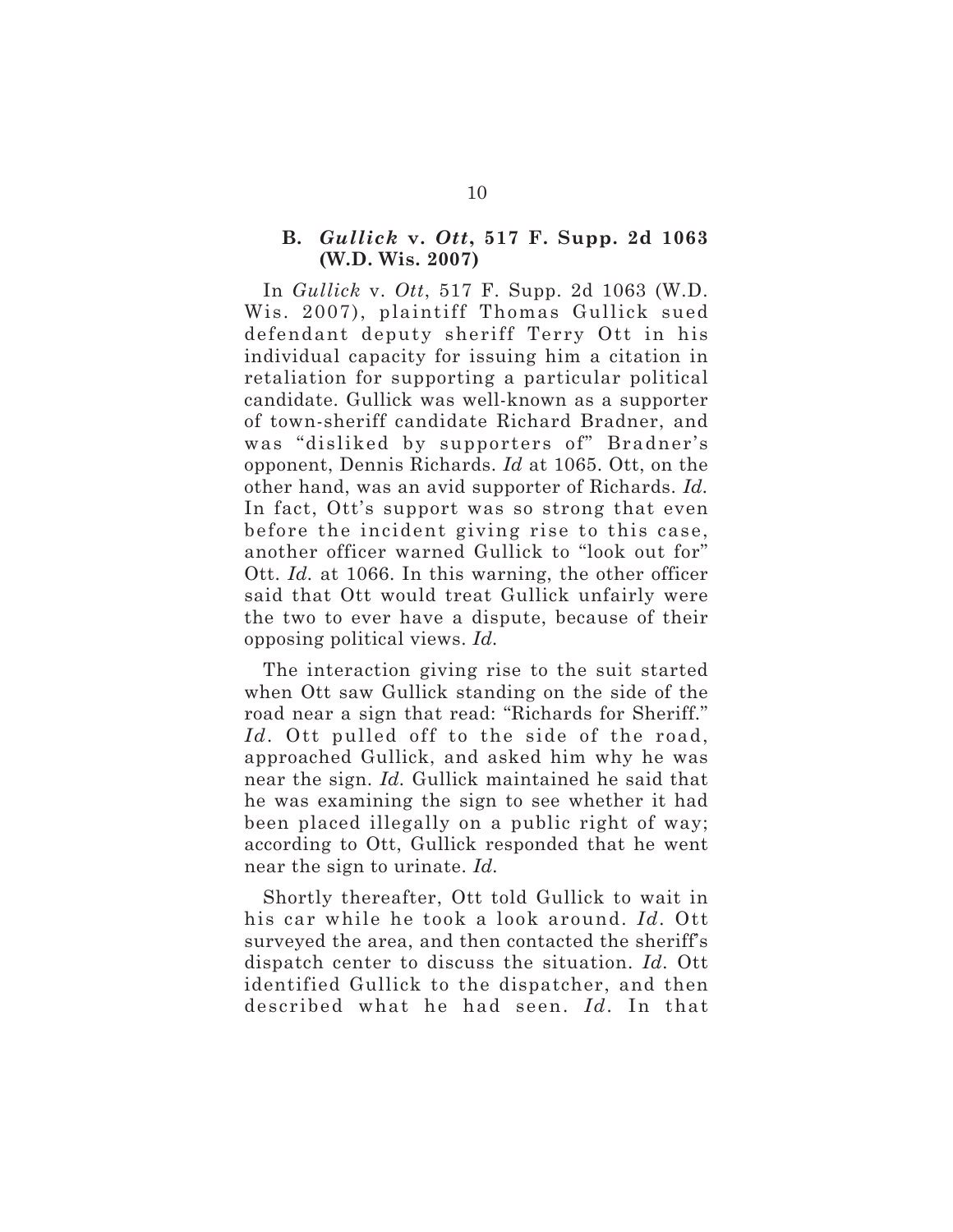description Ott noted that the "Richards for Sheriff" sign was "bent over onto the ground." (Ott's supervisor, however, visited the scene later that night and found no such damage to the sign). *Id.*

With Gullick still waiting in his car, Ott started text-message conversations with two other officers. In one of the conversations, the other officer wrote that Gullick was "'a political fanatic,'" and that Ott should call him. *Id.* at 1067. Ott responded that he could not make the call, but that he was in search of the statute on public urination. *Id.* In the other conversation, the other officer asked whether Ott thought Gullick was the person responsible for the anti-Richards fliers that were placed around town.3 *Id.*

After his conversation, Ott returned to Gullick, issued him a citation for public urination, and asked whether he could search his car for anti-Richards fliers.4 *Id.* Gullick consented, and Ott searched Gullick's car to no avail. *Id.* All in all, the stop lasted a little over one hour. *Id.*

The court analyzed the absence of probable cause as one factor in its larger inquiry into whether the arrest was motivated by retaliatory animus, in accordance with the *Mt. Healthy*

<sup>3</sup> While the stop was ongoing, Richards called his campaign manager to tell him that Gullick had been caught "peeing on a sign or bending a sign." The manager responded that "'they finally caught'" Gullick. *Id*.

<sup>&</sup>lt;sup>4</sup> In his police report, Ott wrote that he had searched Gullick's car for anti-Richards fliers in pursuit of "'evidence to support [his] case of criminal damage to a political sign.'" *Id*.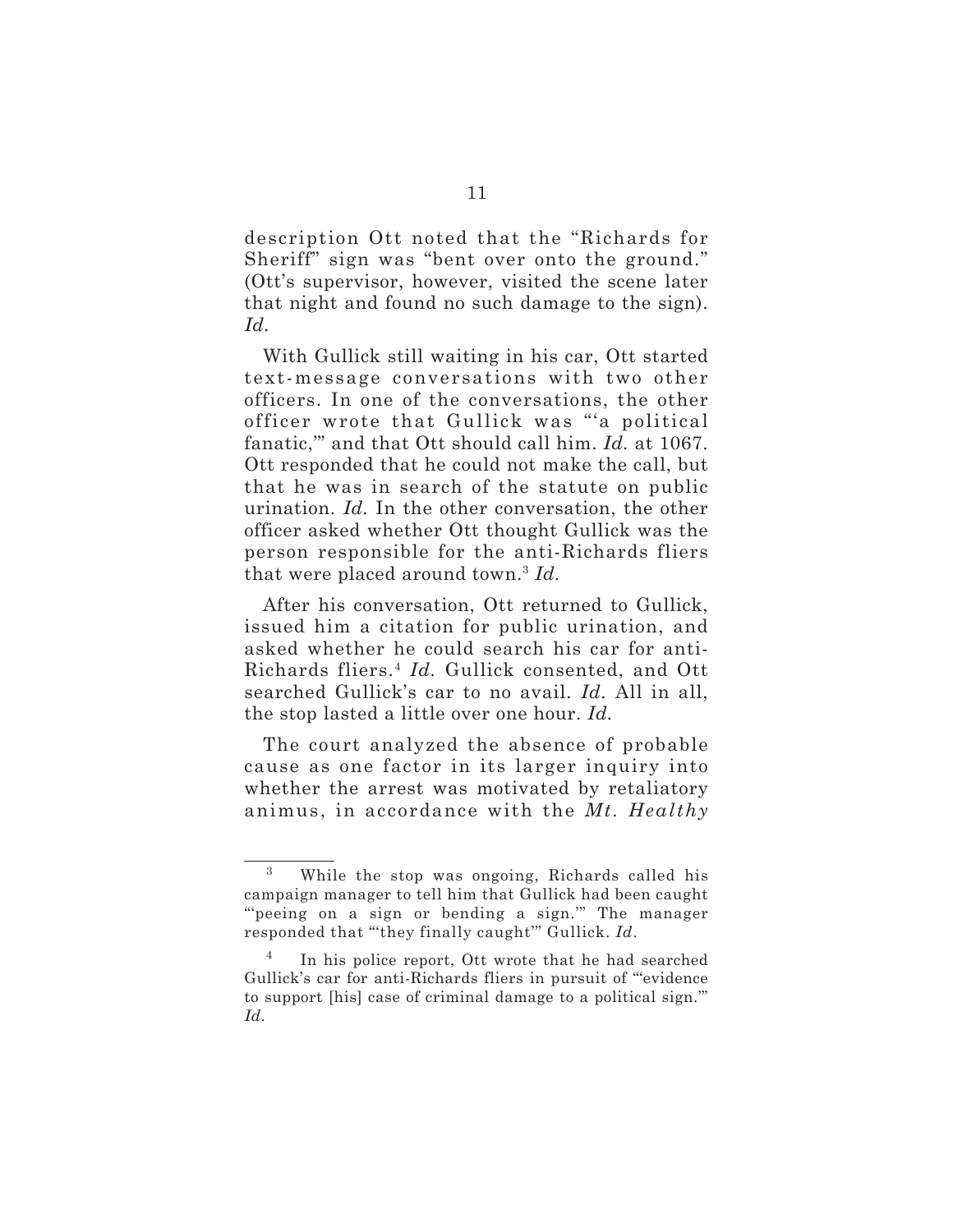framework. The court found that parties' diametrically opposing viewpoints, the ominous warning to Gullick, the infrequency with which public-urination statutes are enforced (especially in rural areas), the dispute of fact as to the absence of probable cause, and the groundless search of Gullick's car all suggested that the factor driving Ott's decision to give Gullick a citation was actually Gullick's support of Bradner. *Id.* Summary judgment was thus denied to deputy sheriff Ott*.*

#### **C.** *Marlin* **v.** *City of New York***, 2016 WL 4939371 (S.D.N.Y. Sept. 7, 2016)**

In *Marlin* v. *City of New York*, 2016 WL 4939371, at \*2 (S.D.N.Y. Sept. 7, 2016), plaintiff Jason Marlin participated in the Occupy Wall Street demonstrations in New York City's Union Square. According to Marlin, he was aware that the park closed at midnight because fellow protestors had "mentioned it" to him. *Id.* at \*2. However, he claimed that he did not believe that the part of Union Square in which he stood that night closed at midnight because it was not part of the park; plaintiff asserted that he was standing outside the park entrance in a public right-of-way. *Id.* at \*2, \*11.

Marlin alleged that he was arrested because police officers believed he was assisting another protestor who criticized the police. A female protestor standing next to Marlin was arrested after yelling, "'You should be ashamed of yourselves'" at the officers. *Id*. at \*3. Seconds after the female protestor's arrest, one of the defendant officers alleged that Marlin was "helping" her and ordered his arrest. *Id*. Police affidavits maintained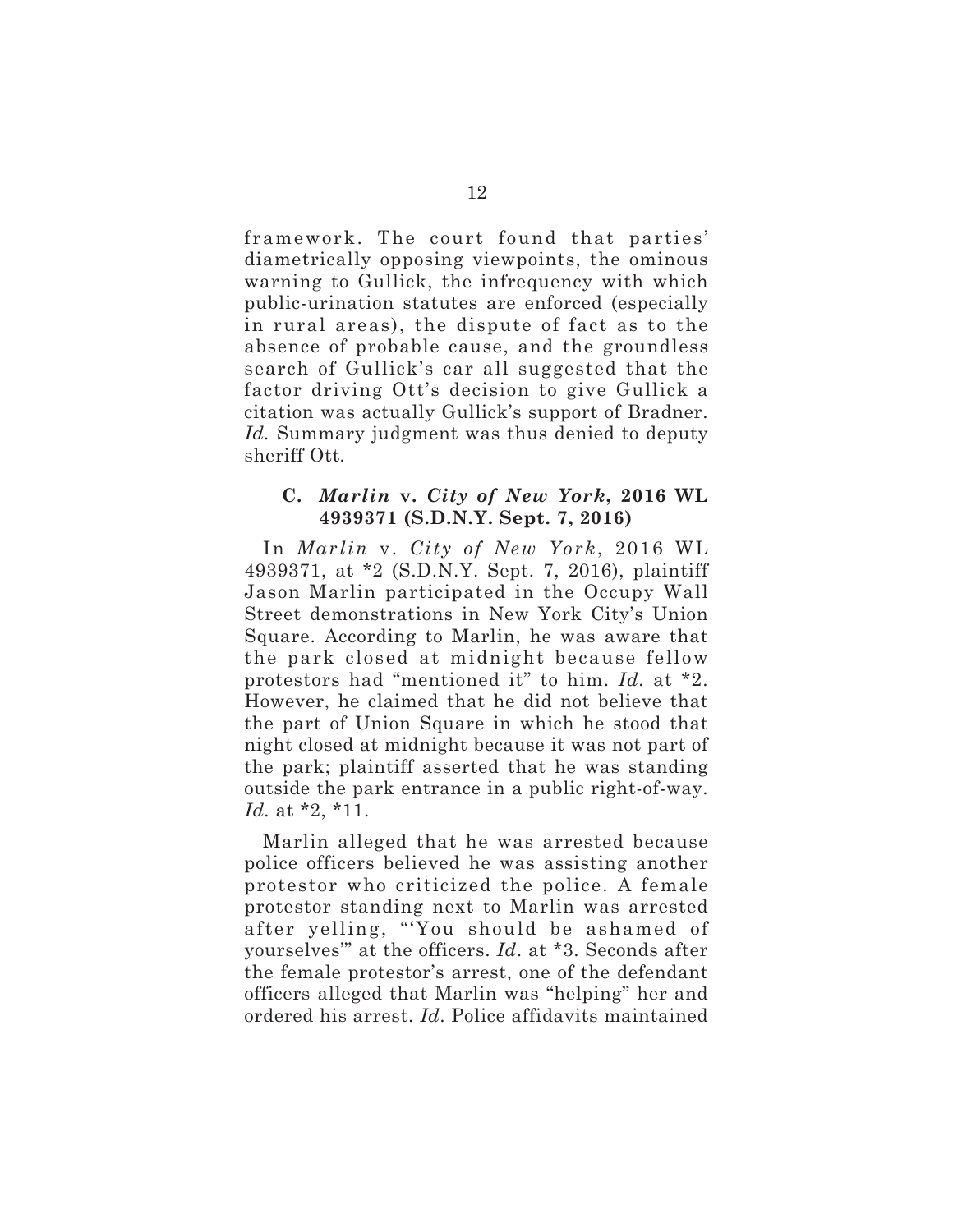that Marlin interfered with an ongoing arrest, and that he resisted arrest by refusing to place his arms behind his back and falling to the ground. *Id.* at \*4.

Marlin had been charged with resisting arrest and obstruction of governmental administration. *Id*. The district court's analysis of his First Amendment retaliation claim focused entirely on the presence of probable cause for his commission of a different offense—violation of New York City park rules—because in the Second Circuit, "[t]he existence of probable cause will defeat a First Amendment claim, 'premised on the allegation that defendants prosecuted a plaintiff out of a retaliatory move.'" *Id*. at \*14 (quoting *Fabrikant* v*. French*, 691 F.3d 193, 215 (2d Cir. 2012)). In its prior analysis of plaintiff's claim for false arrest, the court had already found that the defendant officers had probable cause to arrest Marlin for violating R.C.N.Y. § l-03(a), which prohibits being in a city park after it is closed to the public. *Id.* at \*9-\*10. Reasoning that plaintiff was at least near "an entrance to the park" and that thus "arguable probable cause" existed for this violation, the court held that it saw no need to decide whether there was probable cause to arrest Marlin for a violation of any of the other park rules at issue or for the charges actually cited at the time of his arrest. *Id.* at \*10-\*11. So long as probable cause existed for *any* violation, the court concluded, the question was settled and no retaliation claim could survive. *Id*. at \*10- \*11, \*14.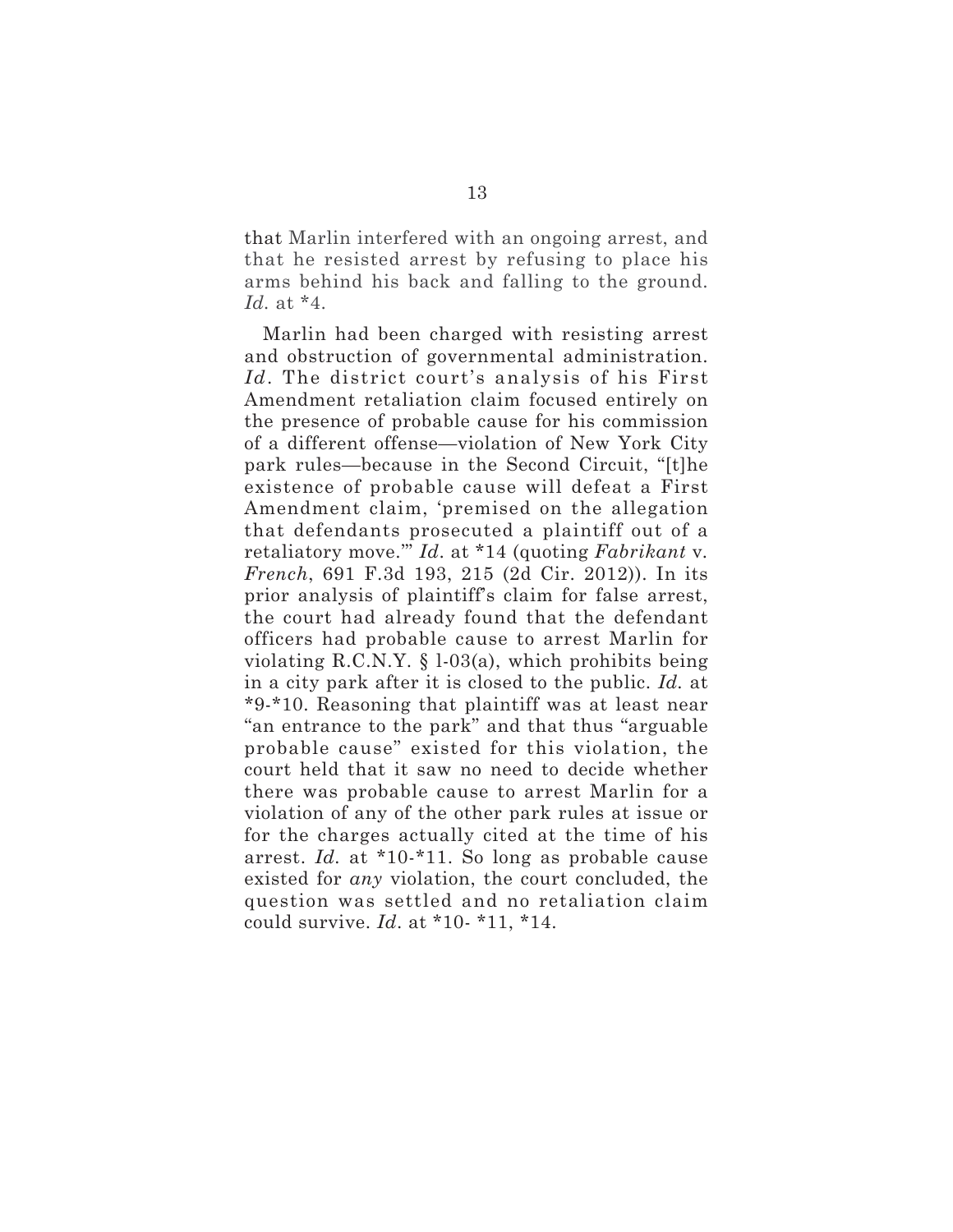#### **D.** *Cranford* **v.** *Kluttz***, 2017 WL 4358761 (M.D.N.C. Sept. 30, 2017)**

In *Cranford* v. *Kluttz,* 2017 WL 4358761, at \*1 (M.D.N.C. Sept. 30, 2017), plaintiff Brian D. Cranford, a Christian "street preacher" who traveled his local area professing his interpretation of the Christian Bible on public streets, began preaching at the "Farmers' Day Festival," a street fair featuring a farmer's market and other local vendors. Defendant local police Chief Eddie Kluttz reassigned defendant Detective Reese Helms from general patrol duty and instructed him to observe Cranford, telling Detective Helms that "if [plaintiff] violates any law, he should be arrested." Excerpts of Dep. of Reese Helms at 17, 20, *Cranford* v. *Kluttz*, No. 15 cv-00987 (M.D.N.C., Dec. 1, 2016), ECF No. 31-3. When Detective Helms told Cranford he could not preach on Festival grounds or pass out literature inside festival grounds because he had not registered for a vendor booth, Cranford elected to stand near the boundary of the festival grounds, and preach to passersby, focusing on the topic that women who did not dress modestly were "whores and prostitutes." 2017 WL 4358761, at \*17-\*19.

After Cranford's preaching precipitated a "contentious" conversation with a specific festivalgoer, Detective Helms approached Cranford and told him, "'[y]ou're not gonna be disrespectful'" and "'don't start causing issue with the people. You can preach, but that has nothing to do with talking about people.'" *Id*. at \*2. Detective Helms' instructions were evidently based on the North Carolina state statute prohibiting "[d]isorderly conduct," which included causing a public disturbance by "[m]ak[ing] or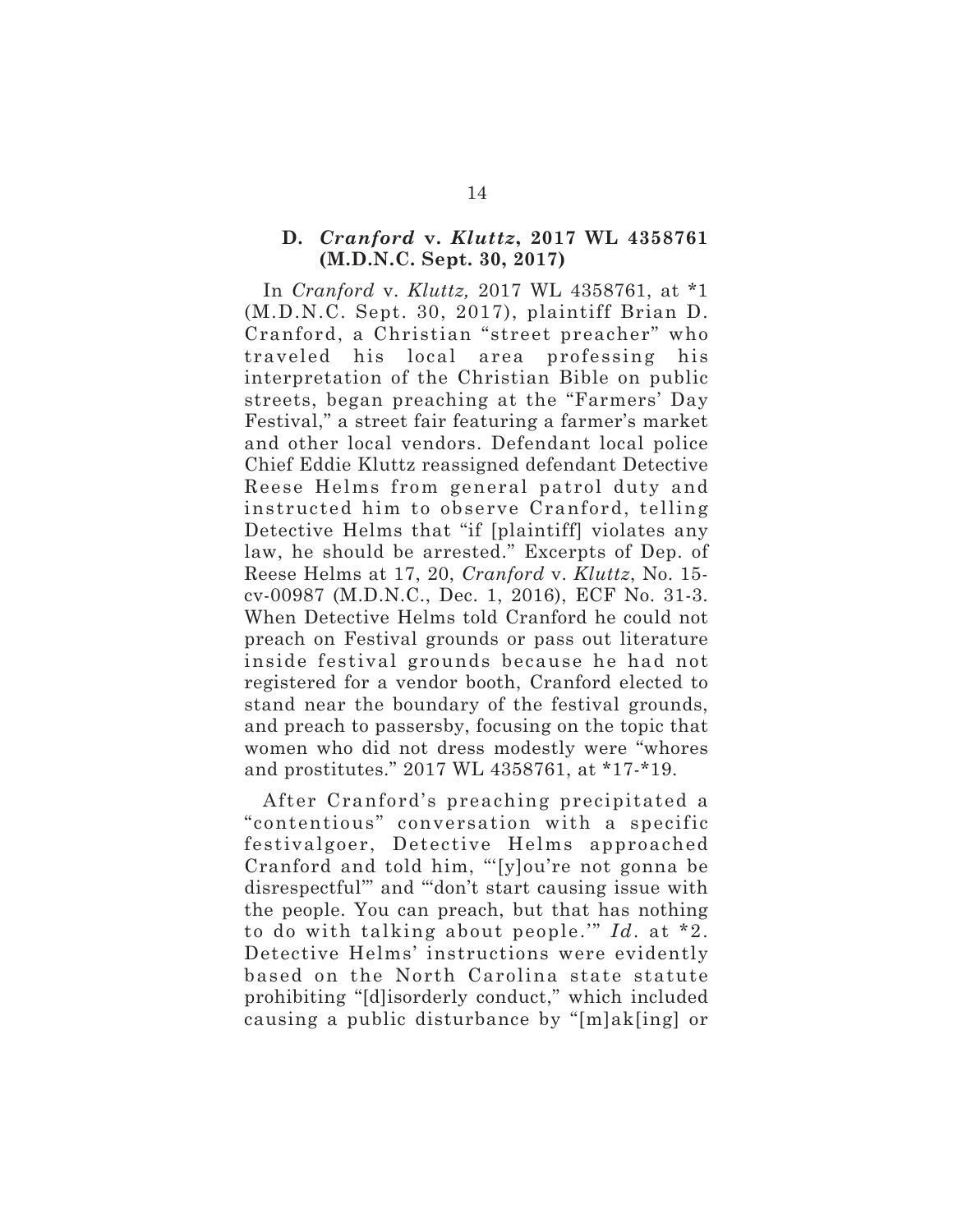us[ing] any utterance, gesture, display or abusive language which is intended and plainly likely to provoke violent retaliation." N.C. Gen. Stat. § 14–288.4(a)(2); 2017 WL 4358761, at \*20.

Cranford continued to preach on the topic that women should dress modestly, at times addressing his comments to specific festivalgoers and at one point gesturing to Detective Helms' wife and family, stating

"'All you ladies need to learn how to put on some clothes, too. I'm talkin' to her. I'm talkin' to your family members. And all of those ladies over there. The Bible says that a woman should dress modestly. See a lot of ladies out here dressed like tramps and whores and prostitutes today. The Bible says you dress modestly. Today all you ladies who's dressed half-nekkid out here.'" *Id.* at \*3, \*19.

Immediately before Cranford's arrest, he and Detective Helms had the following exchange:

"Defendant Helms interrupted him, 'Sir, you cannot call people whores and prostitutes.' [Cranford] immediately responded, 'The Bible says it calls 'em whores and prostitutes.' Defendant Helms said, "If you say that one more time, I'ma place you under arrest' and [Cranford] again immediately responded, 'You can't be whores and prostitutes, you can't be.'" Id. at \*3 (internal citations omitted).

Cranford filed multiple claims relating to his arrest, including a claim for First Amendment retaliation. In considering other claims, the court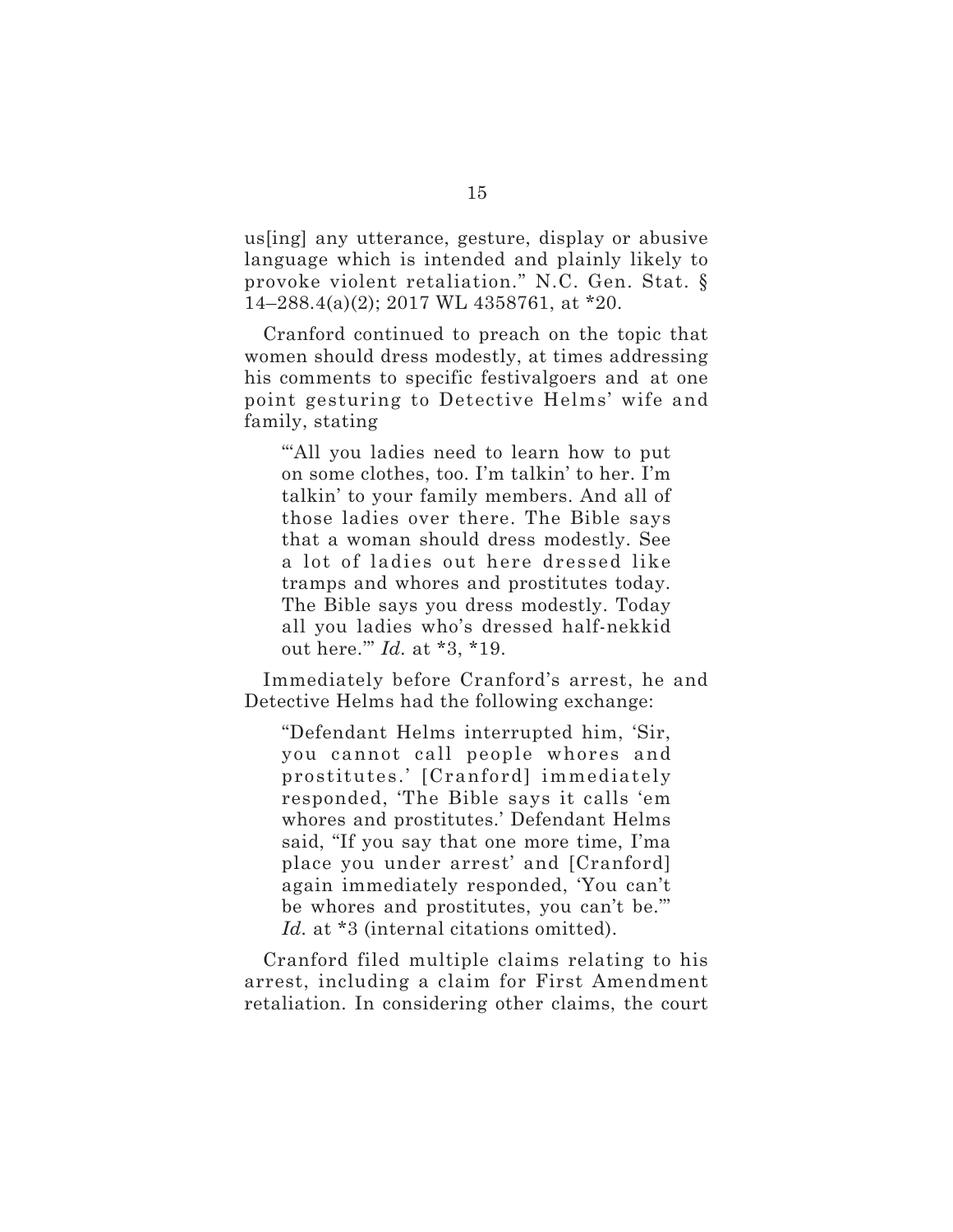found sufficient probable cause to confer qualified immunity on the defendants for a possible Fourth Amendment violation. *Id.* at \*17-\*19. The court acknowledged that the statements that precipitated Cranford's arrest could have been general professions of his interpretation of Biblical principles, but it also found that it was reasonable to conclude that Cranford may have intended his statements to provoke specific individuals. *Id.* at \*17. The court found probable cause to arrest on the basis that Cranford was ultimately convicted of disorderly conduct by a state court. *Id.*

The court concluded that notwithstanding that it was "possible, at least theoretically, that Defendant Helms also acted in retaliation for [Cranford's] exercise of his First Amendment rights," *id.* at \*21, Cranford could not state a claim against Detective Helms for retaliatory arrest due to the existence of probable cause.

\* \* \* \* \*

The above cases, one from a court of appeals and three others from district courts, illustrate not only the wide range of circumstances in which claims of retaliatory arrests occur, but the vice of a *per se* rule barring all First Amendment retaliation claims so long as probable cause for an arrest existed. Marlin may have had a more attractive claim than Ford, Cranford than Gullick, but the enforcement of a rigid legal bar to the assertion of a retaliatory arrest claim in all four cases is indefensible.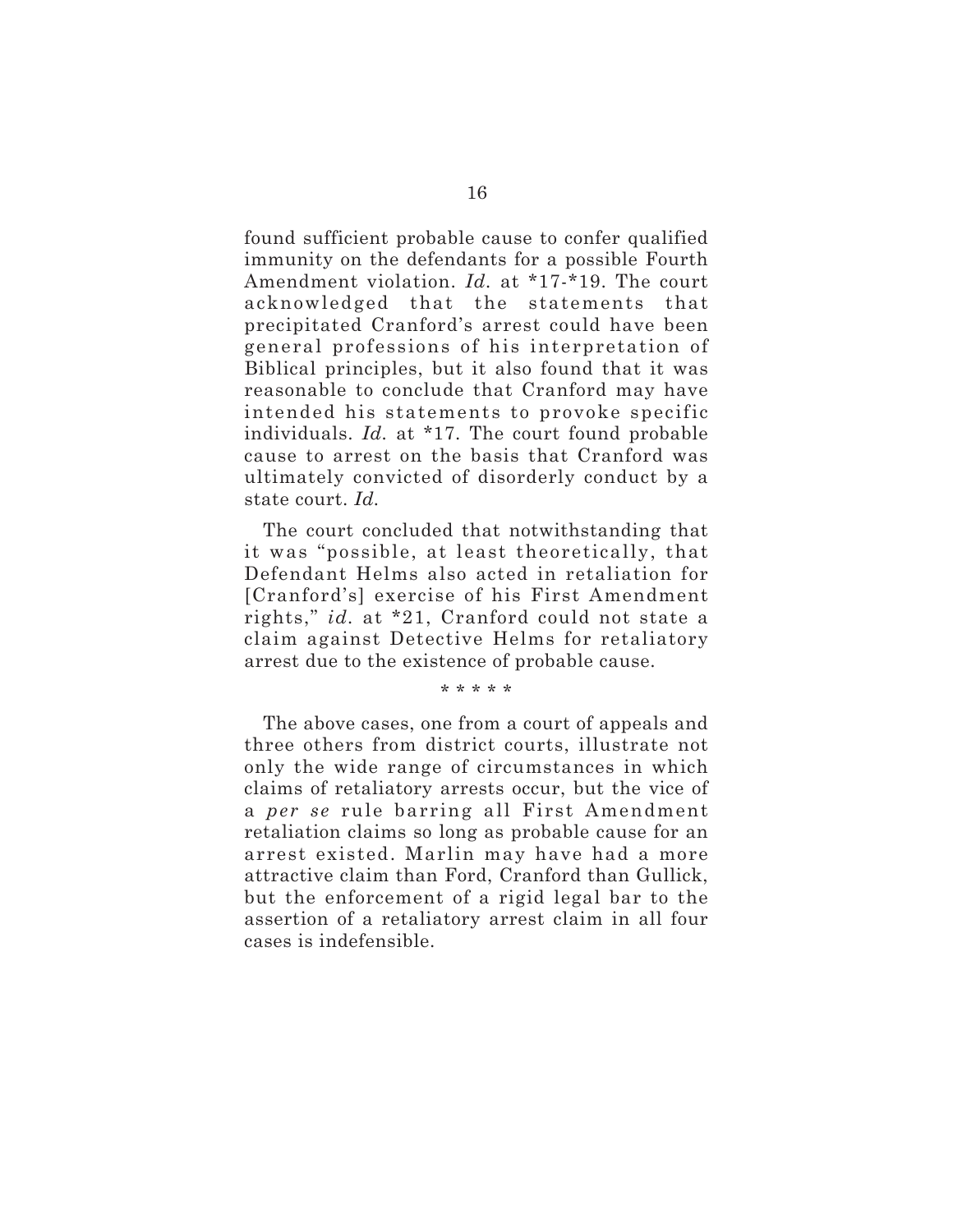# **II. ABSENT THE SPECIFIC CIRCUMSTANCES TRIGGERING THE** *HARTMAN* **EXCEPTION,** *MT. HEALTHY* **SHOULD BE APPLIED TO PERMIT VINDICATION OF CRITICAL FIRST AMENDMENT INTERESTS**

The above cases also reveal that the framework articulated by this Court in *Mt. Healthy,* which considers probable cause, but does not allow its existence, in and of itself, to defeat a retaliatory arrest claim, should be followed. The *Mt. Healthy* framework, unlike that set forth in *Hartman*, allows the Court to make crucial inquiries into whether the communicative impact of protected speech impermissibly motivated an arrest. Courts cannot protect First Amendment rights using a mode of inquiry that does not permit them even to examine whether protected speech was targeted based on its communicative impact.

# **A. Retaliatory Arrest Cases Do Not Present Special Circumstances Requiring Absence of Probable Cause as a Proxy Inquiry**

Most retaliatory arrest cases do not need the "gap-filling" analysis required in *Hartman* because, as illustrated by the cases above, the arresting officer and the government official with purported animus are one and the same. *See, e.g.*, *Ford* v*. City of Yakima*, *supra*; *Cranford* v*. Kluttz, supra*. Like the "ordinary retaliation claims" that the Court differentiated retaliatory prosecution claims from in *Hartman*, in these types of claims "the government agent allegedly harboring the animus is also the individual allegedly taking the adverse action." *Hartman,* 547 U.S. at 259. As the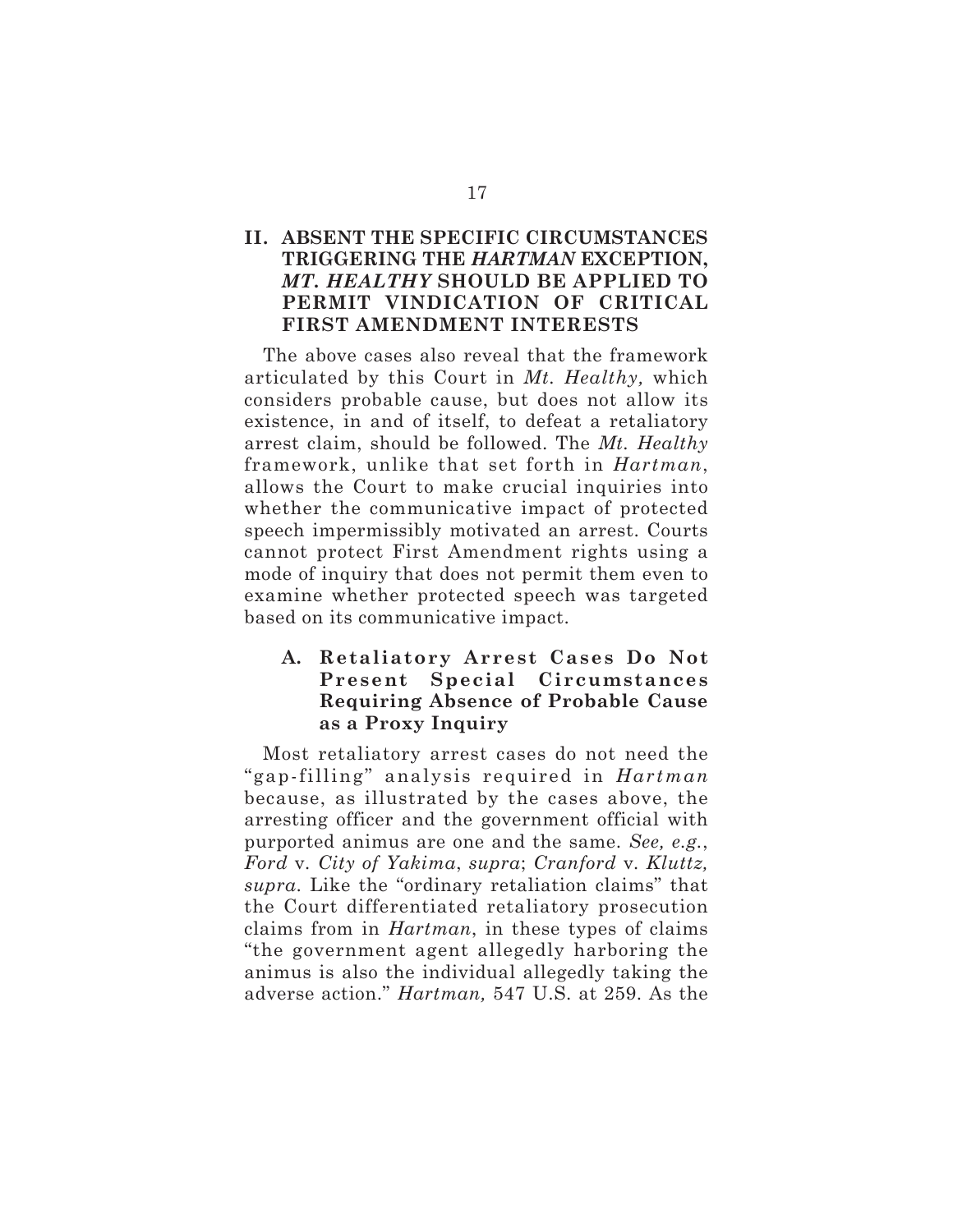government official harboring the animus is the executor of the arrest, there is no need to inquire into absence of probable cause to determine his motivation via a proxy analysis—his motivation can be examined directly.

The instant case, where another official instructed the arresting officer to effect Mr. Lozman's detention, may seem to present a different situation that involves the need to fill a gap because multiple actors are involved. However, in this and similar situations involving multiple government officials participating in and influencing the decision to arrest, unlike in a retaliatory prosecution claim, the court may still consider the actual motivation of the arresting officer. The "absence of probable cause" inquiry is not needed as a proxy where the court can inquire into the motivation of the arresting officer. The court can directly examine whether the governmental official making the arrest was substantially influenced by his or another government official's desire to retaliate against protected speech with which they disagreed. In retaliatory arrest cases, requiring plaintiff to negate the existence of probable cause fills no important function, and only serves to cut off the court from inquiring into whether the arrest was motivated by the communicative impact of protected speech.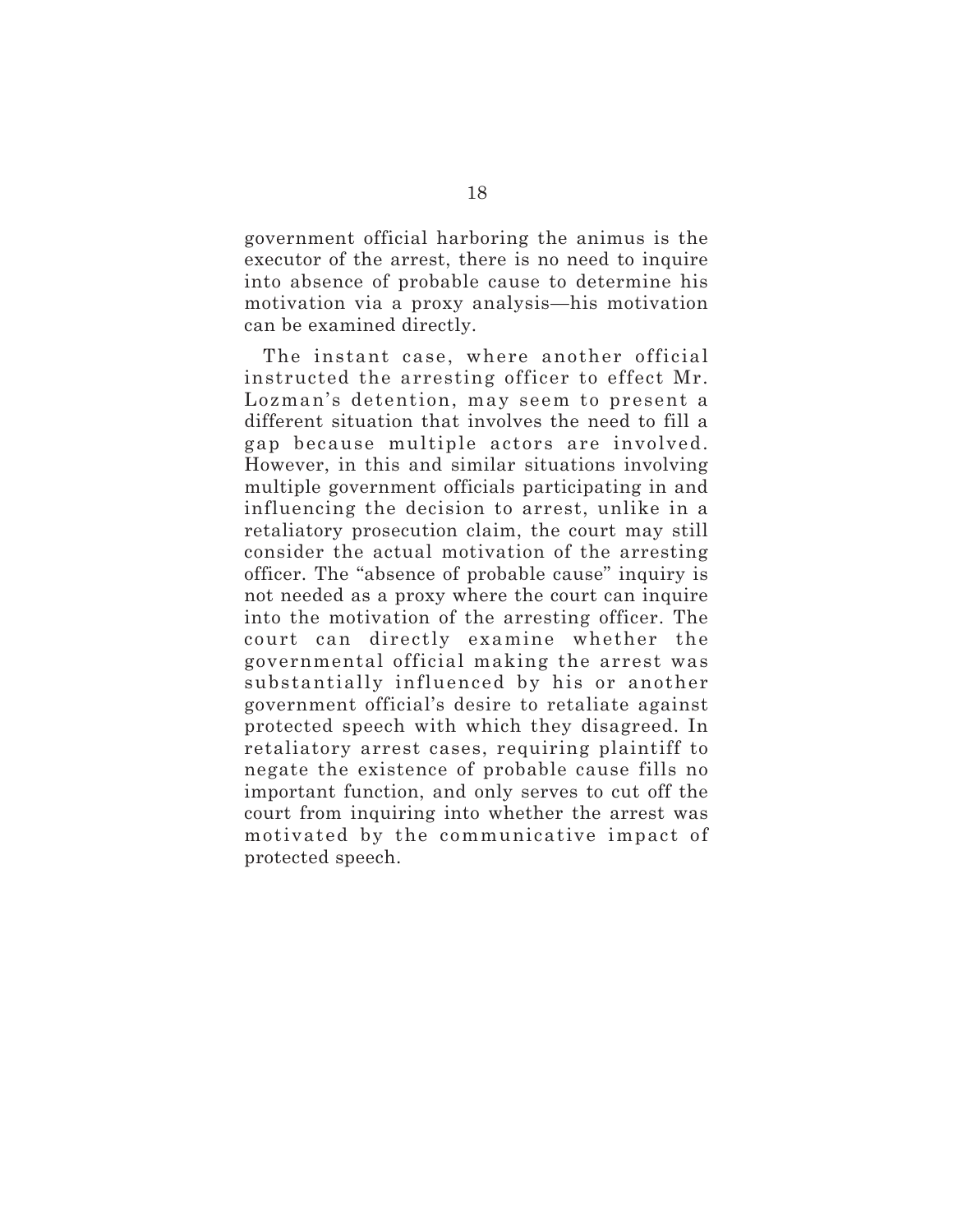## **B. The** *Mt. Healthy* **Framework Allows Courts to Determine Whether State Action Was Taken to Punish Protected Speech Because of Its Communicative Impact**

The burden-shifting framework considers absence of probable cause as an element of the third *Mt. Healthy* factor: whether plaintiff's constitutionally protected activity motivated defendant's adverse action. This allows courts to consider absence of probable cause as an element of the inquiry, together with the officer's motivation, in order to determine the true motivation of the arrest. Where the court is not bound to search for any possible probable cause, and terminate its inquiry if probable cause is found, it is able better to assess whether the arrest was retaliatory. Permitting the court to consider absence of probable cause as just one element of the inquiry into the officer's motivation allows the court to more accurately assess whether the speech that triggered the arrest was protected or unprotected speech, and whether the arrest was based on the speech's message. *Ford* is illustrative of the benefits of formulating the inquiry in this fashion. There, the arresting officer explicitly told Ford that the real reason for his arrest was his argumentative attitude—not his violation of the noise ordinance. Ford was plausibly arrested not for his unprotected speech that triggered the arrest, but rather based on his later, protected speech, due to its message. Because the court did not have to stop its analysis once it found probable cause, it was able to determine that a jury could find that Ford was arrested for an impermissible retaliatory motive against his protected speech.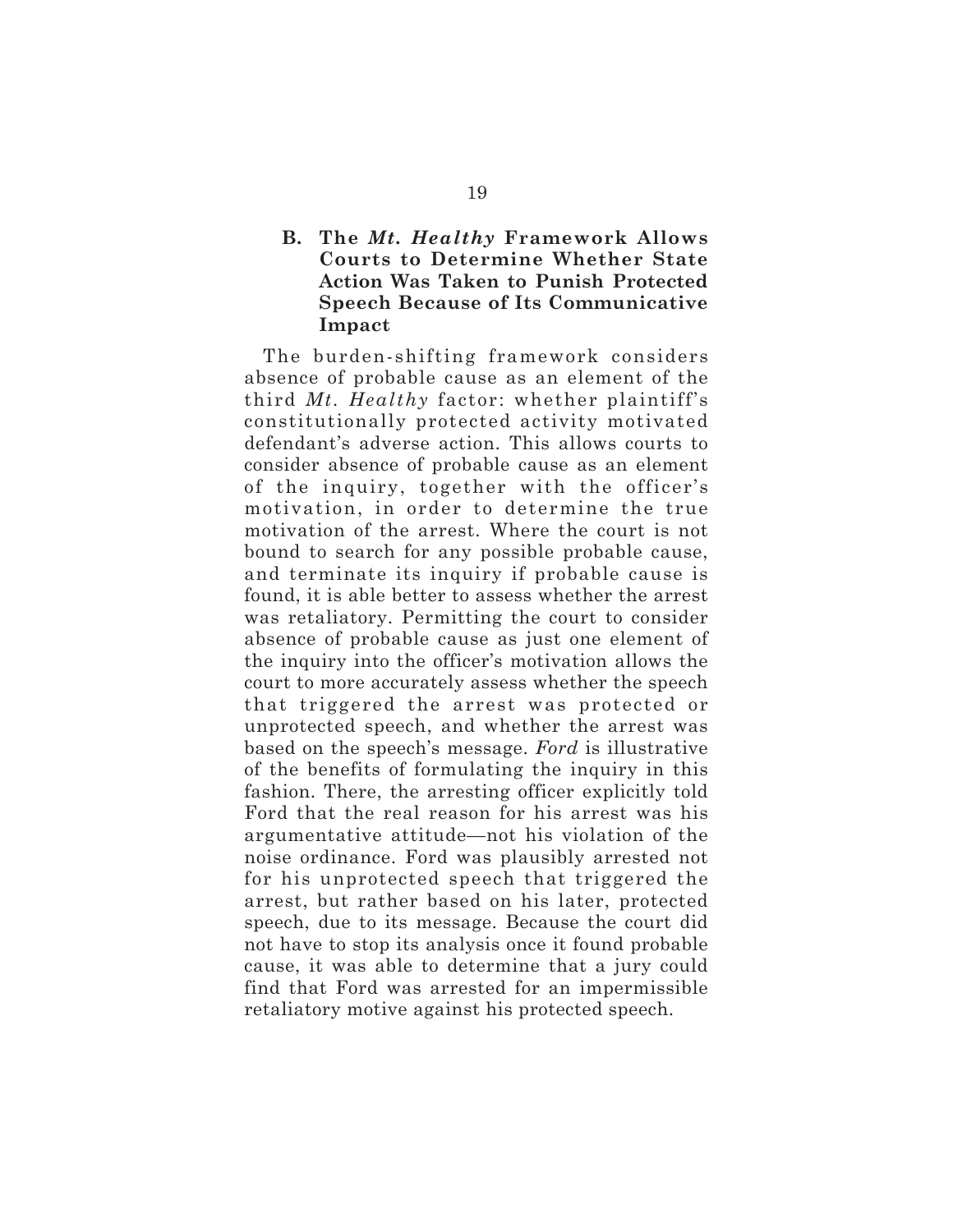*Gullick* too shows that the *Mt. Healthy* framework allows the court to determine whether the arrest was actually triggered by retaliatory animus towards plaintiff's protected speech. Because the court understood that it was permitted to consider the existence of probable cause to arrest as part of its larger inquiry into the officer's motivation for arresting, it was able to determine that an officer who had demonstrated animus towards Gullick for his political speech and who had to look up the statute that was the basis for his charge could in fact have had a retaliatory motive

*Gullick* also demonstrates how examining the existence of probable cause as part of the larger inquiry into the arresting officer's motivation can reveal that the officer exercised discretion on a charge wholly unrelated to speech *because of* the arrestee's protected speech in a separate incident. Gullick pleaded facts supporting the proposition that the arresting officer was upset with his protected political speech prior to the incident for which he was arrested. In fact, other law enforcement officers had warned Gullick to look out for the officer who arrested him because of their political dispute. He was then arrested for public urination, a charge wholly unrelated to speech, which the court noted was very rarely enforced. By considering probable cause as part of the inquiry into the motivation to arrest, the court was able to take into account whether the discretionary decision to arrest was based on his protected speech. This Court has repeatedly found unconstitutional laws that provide the police with "unfettered discretion to arrest individuals for words or conduct that annoy or offend them," *City*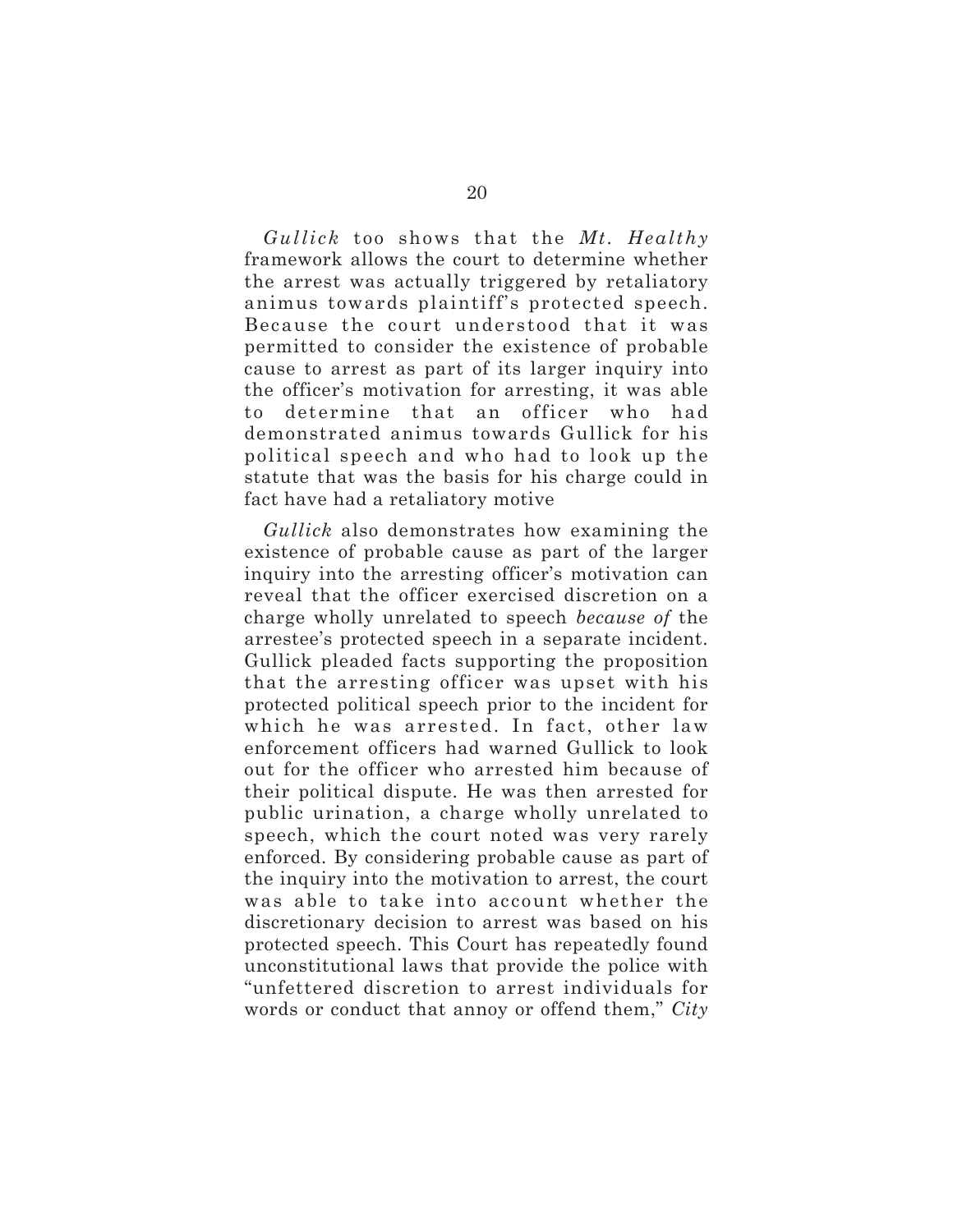*of Houston* v. *Hill*, 482 U.S. 451, 465 (1987). The *Gullick* ruling was consistent with that determination.

**C. Focusing Only on the Existence of Probable Cause Does Not Allow Courts to Consider Whether a State Action Was Taken to Punish Protected Speech Because of Its Communicative Impact**

The First Amendment is not easily vindicated in circuits where the courts consider absence of probable cause not as a factor in its holistic assessment of the circumstances motivating an arrest, but as a single determinative element on which plaintiff's retaliation claim turns. In these circuits, the court may not even inquire into whether the arresting officer was at all influenced by the speaker's message, so long as probable cause exists for *any* reason—even a reason other than the charges cited at the time of arrest. *See, e.g.*, *Marlin*, 2016 WL 4939371. In determining whether probable cause exists for an arrest, courts evaluate whether the facts known by the arresting officer at the time of the arrest objectively provided probable cause to arrest. *Devenpeck* v. *Alford*, 543 U.S. 146, 153 (2004). Whether probable cause existed for the charge actually invoked by the arresting officer at the time of the arrest is irrelevant. *Id.* at 153-54. Once the court finds probable cause, the inquiry ceases, and the First Amendment retaliation claim is defeated, without the court even looking at whether the plaintiff had engaged in speech possibly deserving of constitutional protection, or if the officer took action based on the message plaintiff conveyed.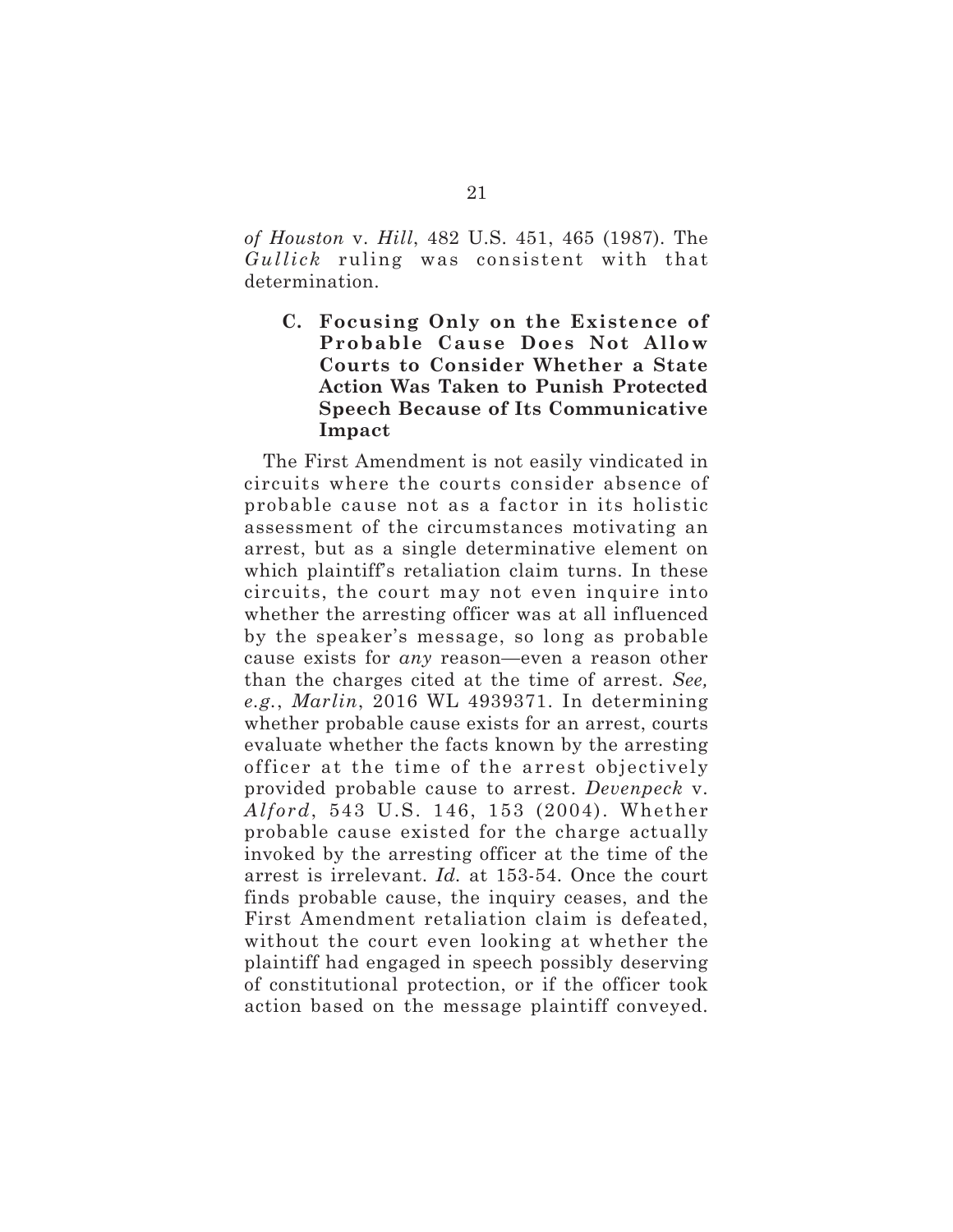*See Marlin*, 2016 WL 4939371, at \*14. Such a cursory inquiry runs contrary to this Court's First Amendment jurisprudence.

The First Amendment demands that courts must at least inquire into whether state action (1) targets protected speech, and (2) whether that speech was targeted because of its communicative impact. *See NAACP* v. *Claiborne Hardware Co.*, 458 U.S. 886, 915-16 (1982) ("The fact that [a nonviolent, politically motivated boycott] is constitutionally protected, however, imposes a special obligation on this Court to examine critically the basis on which liability was imposed."). Even where this Court has upheld restrictions on conduct that have secondary effects on speech, it has first, as a threshold matter, analyzed whether or not the application of the law targeted the communicative impact of the conduct. *See United States* v. *O'Brien,* 391 U.S. 367, 381–82 (1968) ("In other words, both the governmental interest and the operation of the 1965 Amendment are limited to the noncommunicative aspect of O'Brien's conduct . . . . For this noncommunicative impact of his conduct, and for nothing else, he was convicted.").

As the above cases illustrate, for courts to analyze a cause of action for violation of First Amendment rights without even engaging in any of the most fundamental and basic inquiries this Court has developed to define the contours of that right is to slam the door on the First Amendment altogether.

In *Marlin*, the court did not even consider whether a protestor exercising his First Amendment rights in public, arguably on the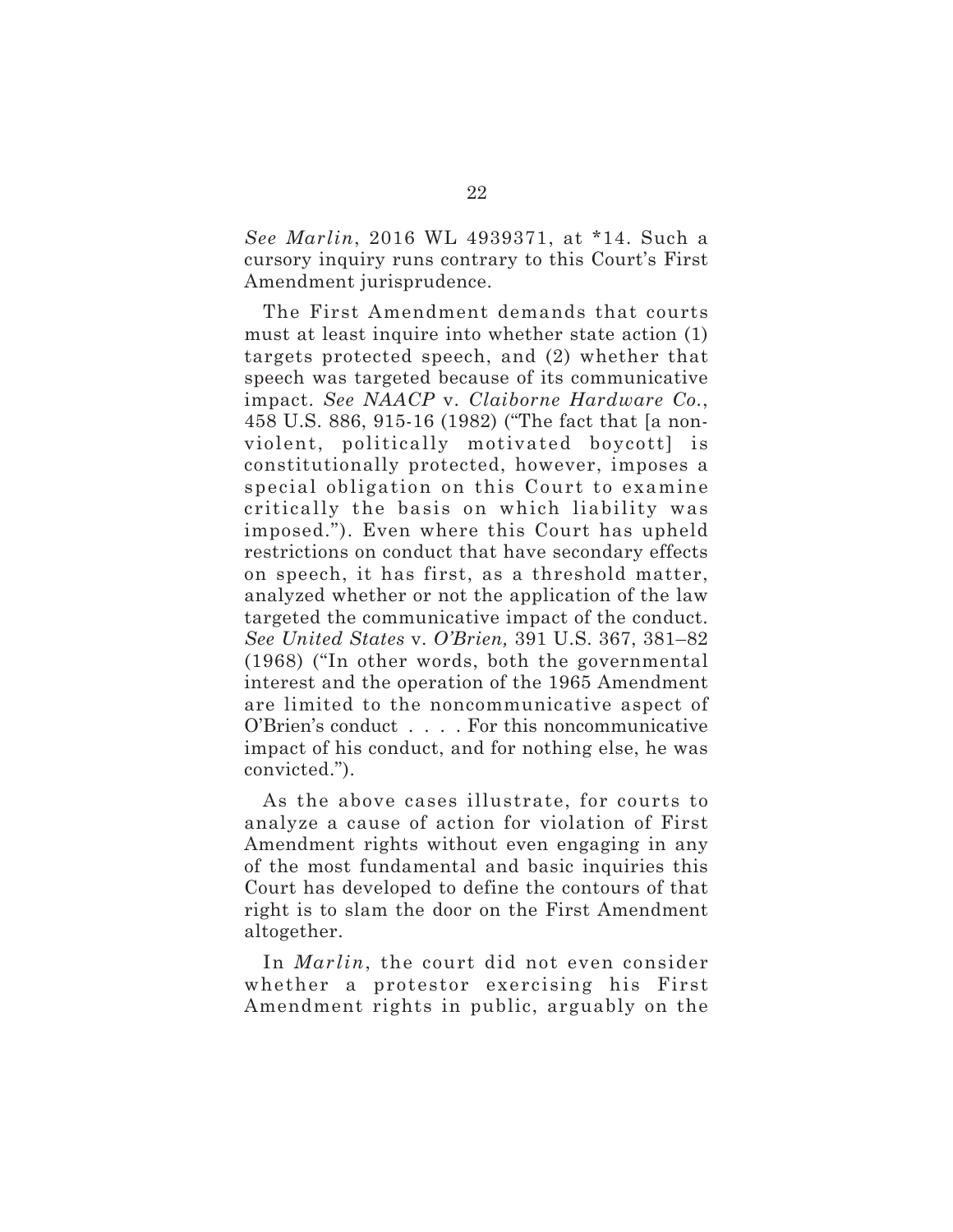public sidewalk, was engaging in protected speech. It did not have to—indeed, was not permitted to resolve the dispute between the protestors' version of events and the police officers' version, nor whether there was probable cause for the violations cited at the time of plaintiff's arrest. The court stopped considering the First Amendment retaliation claim once it concluded that there was only *arguable* probable cause that plaintiff broke a *different* law than the police cited at the time of his arrest. Protection of First Amendment rights requires greater judicial attention—especially as the increased prevalence of citizen recordings of the police provides courts with evidence of what truly occurred. *Cf.* Linda Zhang, *Retaliatory Arrests and the First Amendment*: *The Chilling Effects of* Hartman *v.* Moore *on Freedom of Speech in the Age of Civilian Vigilance*, 64 UCLA L. REV. 1328, 1363 (2017).

Cases such as *Marlin* demonstrate that in the circuits that bar retaliation claims unless probable cause is negated, the pro-life activists in the hypothetical we posited at the very beginning of this discussion would have no recourse to pursue such claims. If a clash of pro-choice and pro-life activists sparked a riot, the police would be free to arrest only the pro-life activists because of the presence of probable cause. Even if an officer acknowledged to all the pro-life activists that he rounded up, "I'm arresting only pro-life people because I think you're wrong," or "I'm arresting all you pro-life people because it's always you that start the trouble," the arrest could not be considered retaliatory so long as probable cause for the violation of law existed.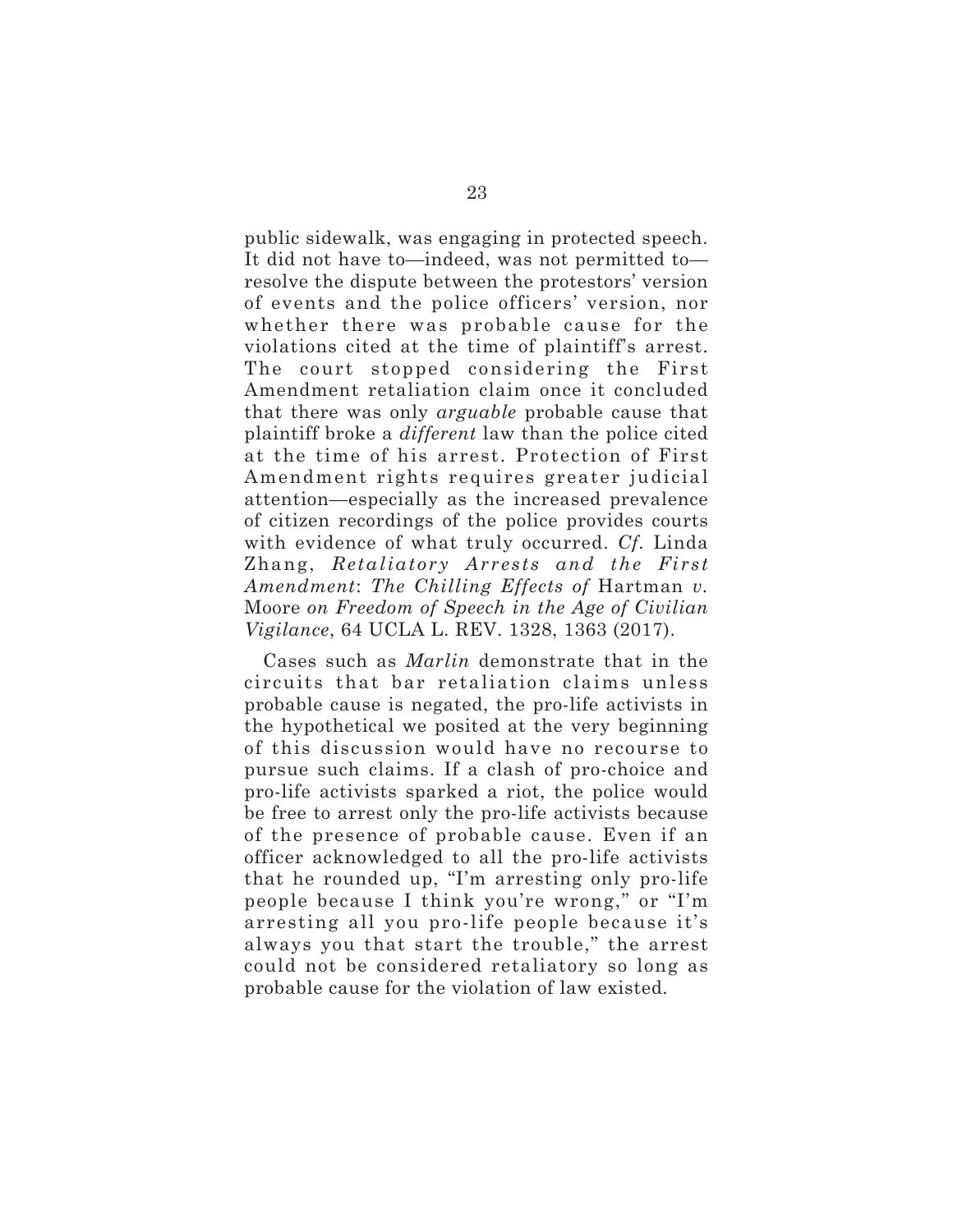*Cranford* highlights a more nuanced problem presented by requiring the negation of probable cause as a prerequisite to asserting a retaliation claim. Since the court must tightly focus on whether probable cause existed at the point plaintiff was arrested, it may not consider whether the arresting officer's retaliatory animus shaped the entire scenario leading up to the arrest. In *Cranford*, the court confronted a situation where another court had already determined that Cranford's professions of his religious beliefs did ultimately cross the line into unprotected "fighting words." However, Cranford's unprotected statements were uttered *after* Cranford had already been targeted by and had verbal exchanges with law enforcement. Chief Kluttz had told Detective Helms to target Cranford for arrest. Detective Helms removed Cranford from the festival grounds, and had issued his own judgment on the content and viewpoint of Cranford's speech, telling him it was "disrespectful." Presumably, the speech that was "disrespectful" was protected speech that did not violate the disorderly conduct statute, as Detective Helms did not yet arrest Cranford at that point. Despite the potentially significant facts suggesting retaliatory motive, the court was not permitted to even consider whether Detective Helms and Chief Kluttz targeted Cranford based on their knowledge of his prior preaching and provoked him into ultimately violating the disorderly conduct statute, for, in the Fourth Circuit, once probable cause to arrest for any reason is found, the court may inquire no further. That is precisely why a rule imposing the far more holistic *Mt. Healthy* approach is needed.